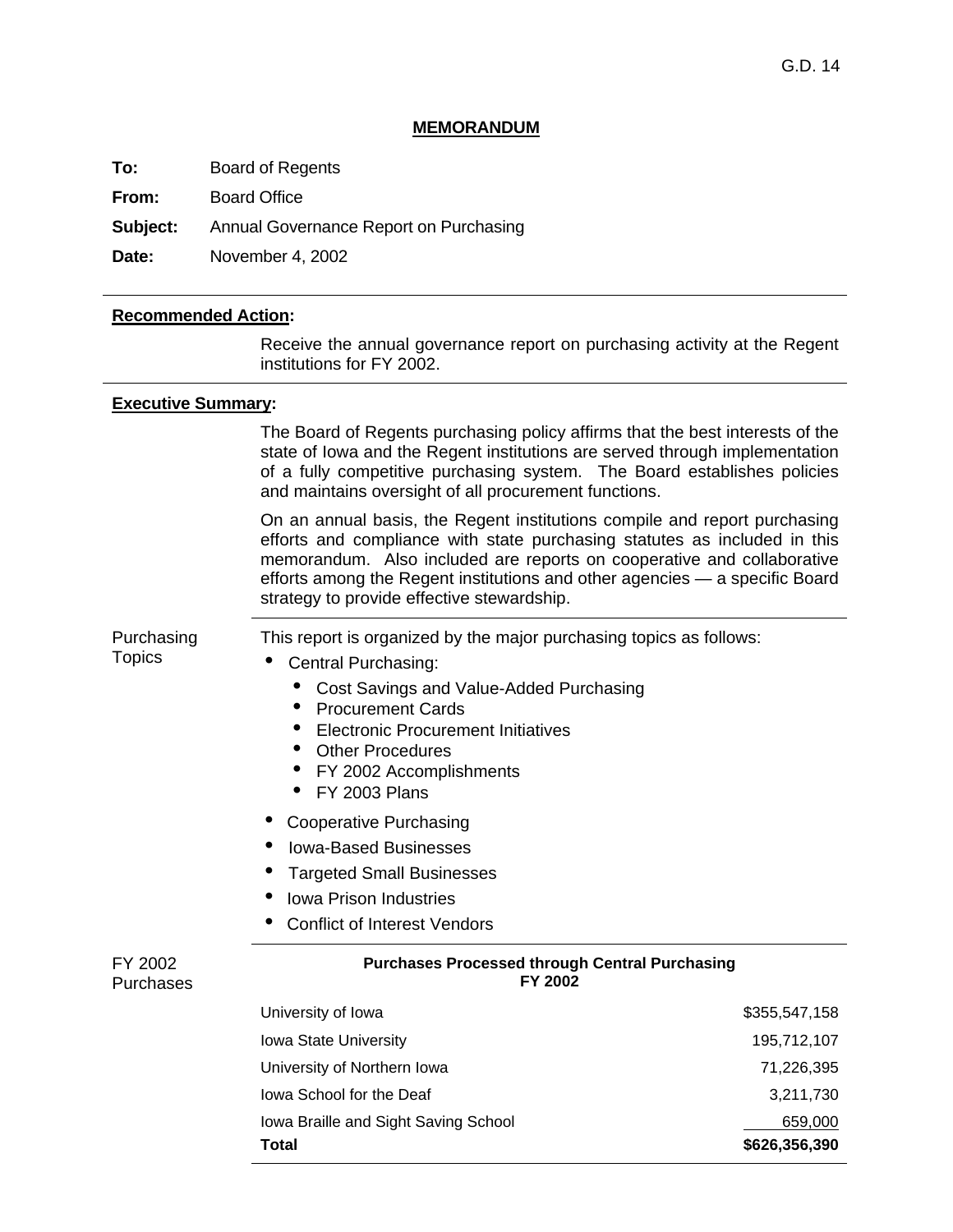| <b>Strategic Plan:</b>          | The review of purchasing activities is consistent with the Board's strategic<br>plan to meet its statutory responsibility and strategic planning objective<br>(4.4.0.0) to provide effective stewardship of institutional resources by<br>strengthening public understanding of its governance authority.<br>The Board's system of governance is intended to maintain confidence in the<br>management of the Regent institutions while allowing the institutions<br>relatively wide latitude in the administration of their internal affairs. |
|---------------------------------|-----------------------------------------------------------------------------------------------------------------------------------------------------------------------------------------------------------------------------------------------------------------------------------------------------------------------------------------------------------------------------------------------------------------------------------------------------------------------------------------------------------------------------------------------|
| <b>Background:</b>              |                                                                                                                                                                                                                                                                                                                                                                                                                                                                                                                                               |
| Requirements                    | The lowa Code authorizes the Board of Regents to contract for goods,<br>services, and capital improvements [§18.3] and [Chapter 262] and requires<br>the Board to give preference to Iowa-Based Businesses; Small Businesses<br>[§15.102]; and Targeted Small Businesses [§15.102].                                                                                                                                                                                                                                                           |
|                                 | The Regent Policy Manual:                                                                                                                                                                                                                                                                                                                                                                                                                                                                                                                     |
|                                 | Delegates authority to the institutional presidents and superintendents to<br>approve agreements and contracts for all goods and services purchased<br>by the institutions;                                                                                                                                                                                                                                                                                                                                                                   |
|                                 | Includes extensive purchasing guidelines but also maintains approval for<br>items such as capital improvements and related consulting contracts;                                                                                                                                                                                                                                                                                                                                                                                              |
|                                 | • Authorizes the institutional presidents and superintendents to establish a<br>central purchasing authority at each institution to ensure that goods and<br>services are competitively selected;                                                                                                                                                                                                                                                                                                                                             |
|                                 | Requires that each institution establish procedures to ensure that goods<br>$\bullet$<br>and services are competitively bid and describes bidding procedures;                                                                                                                                                                                                                                                                                                                                                                                 |
|                                 | Encourages the institutions to utilize Iowa Prison Industries, Iowa Products<br>and Labor, and Targeted Small Businesses; and                                                                                                                                                                                                                                                                                                                                                                                                                 |
|                                 | Requires each institution to submit an annual report on purchasing, which<br>reviews institutional purchasing efforts and compliance with state statutes<br>and Board policies.                                                                                                                                                                                                                                                                                                                                                               |
| Organizational<br><b>Review</b> | MGT of America, Inc. conducted an organizational review of the Regent<br>enterprise and identified purchasing as an area for further review, including:                                                                                                                                                                                                                                                                                                                                                                                       |
|                                 | Purchasing policies, procedures, staffing, and costs on each campus;<br>Assessment of automated purchasing systems on each campus;<br>Interviews with selected vendors regarding ways to further reduce<br>۰<br>prices charged to the institutions;<br>Current and potential cooperative purchasing arrangements;                                                                                                                                                                                                                             |
|                                 | Buying patterns and schedules; and<br>Shipping / receiving procedures and costs.<br>$\bullet$                                                                                                                                                                                                                                                                                                                                                                                                                                                 |
|                                 | Phase II of the organizational review, which was approved by the Board in<br>September 2002, included a recommendation to review the following:                                                                                                                                                                                                                                                                                                                                                                                               |
|                                 | Change the purchasing section of the Regent Policy Manual, completed<br>$\bullet$<br>by Board action on July 18, 2002.                                                                                                                                                                                                                                                                                                                                                                                                                        |
|                                 | Encourage the Regent institutions to continue to look for opportunities<br>to reduce costs and increase cooperative efforts including Regent-wide<br>purchasing contracts.                                                                                                                                                                                                                                                                                                                                                                    |
|                                 | Request that reports on progress in achieving increased cooperative<br>efforts be included in the annual governance report on Purchasing.                                                                                                                                                                                                                                                                                                                                                                                                     |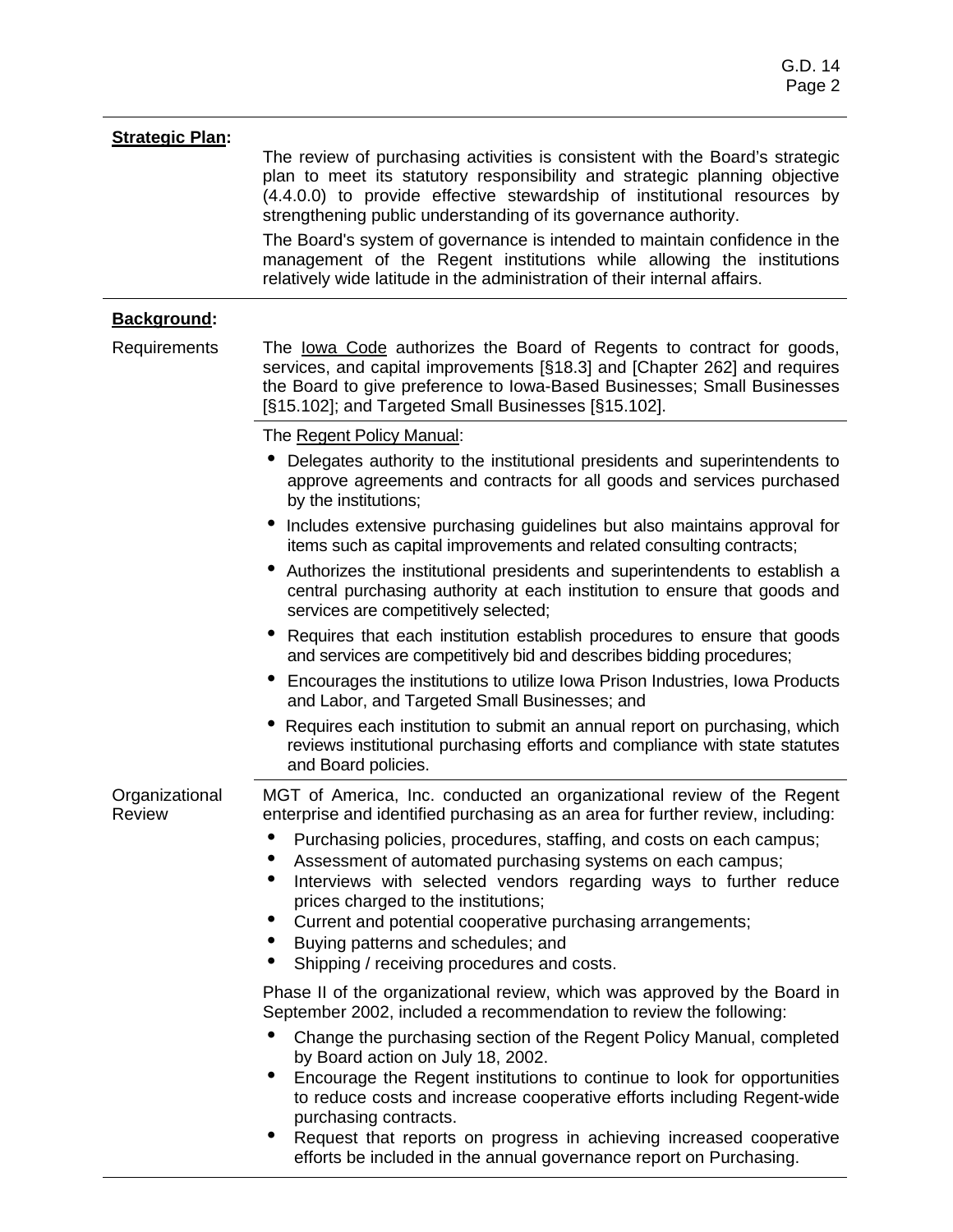## **Purchasing Topics:**

**Attachment A**  (Pages 5 – 9) **Central Purchasing** 

The institutions purchased just over \$626.4 million through central purchasing during FY 2002, an increase of nearly \$63.7 million (11.3%) over the \$562.7 million spent during FY 2001.

While state appropriations have been reduced significantly during FY 2002, purchases have still increased over FY 2001. State operating appropriations represented 24.0% of total institutional expenditures in FY 2002.

The central purchasing departments at the institutions process purchases for educational and administrative units as well as for a variety of auxiliary enterprises including residence halls, parking systems, and the University of Iowa Hospitals and Clinics. They also handle purchases for the gifts, grants, and contracts awarded to the institutions, which were at an all-time high for FY 2002.

Central purchasing departments at each institution help to ensure efficient and effective vendor selection, order placement, delivery, verification of receipt, and payment. Through institutional and collaborative efforts, purchasing personnel facilitate purchasing efficiencies and effectiveness to reduce costs and deliver more value-added services.

Purchases have gradually increased over the past five fiscal years as a result of the value-added services that central purchasing offices provide.

Central Purchasing Topics:

- Cost Savings and Value-Added Purchasing
- Procurement Cards
- **Electronic Procurement Initiatives**
- **Other Procedures** 
	- Professional Service Contracts
	- Vendor Complaints

#### **Cooperative Purchasing Attachment B**

(Pages 10 – 12)

Institutional purchasing staff, state purchasing officials, and Board Office staff meet quarterly to discuss purchasing-related activities as well as statewide and cooperative purchasing initiatives.

During FY 2002, the institutions purchased nearly \$163.3 million with cooperative purchasing, an increase of almost \$32.8 million (25.1%) over FY 2001. Most cooperative purchases are made through Joint Regent Contracts, the Educational & Institutional Purchasing Cooperative, and State of Iowa Contracts.

| <b>Contract Type</b>       | FY 2001       | FY 2002       | Inc./Dec.    | Percentage |
|----------------------------|---------------|---------------|--------------|------------|
| Joint Regent Contracts     | \$118,968,703 | \$152,062,825 | \$33,094,122 | 27.8%      |
| <b>E&amp;I Cooperative</b> | 2,657,839     | 2,587,006     | (71,000)     | $(2.7\%)$  |
| State of Iowa Contracts    | 8,865,382     | 8,613,390     | (252.000)    | $(2.8\%)$  |
| Total                      | \$130,491,924 | \$163,263,221 | \$32,771,297 | $(25.1\%)$ |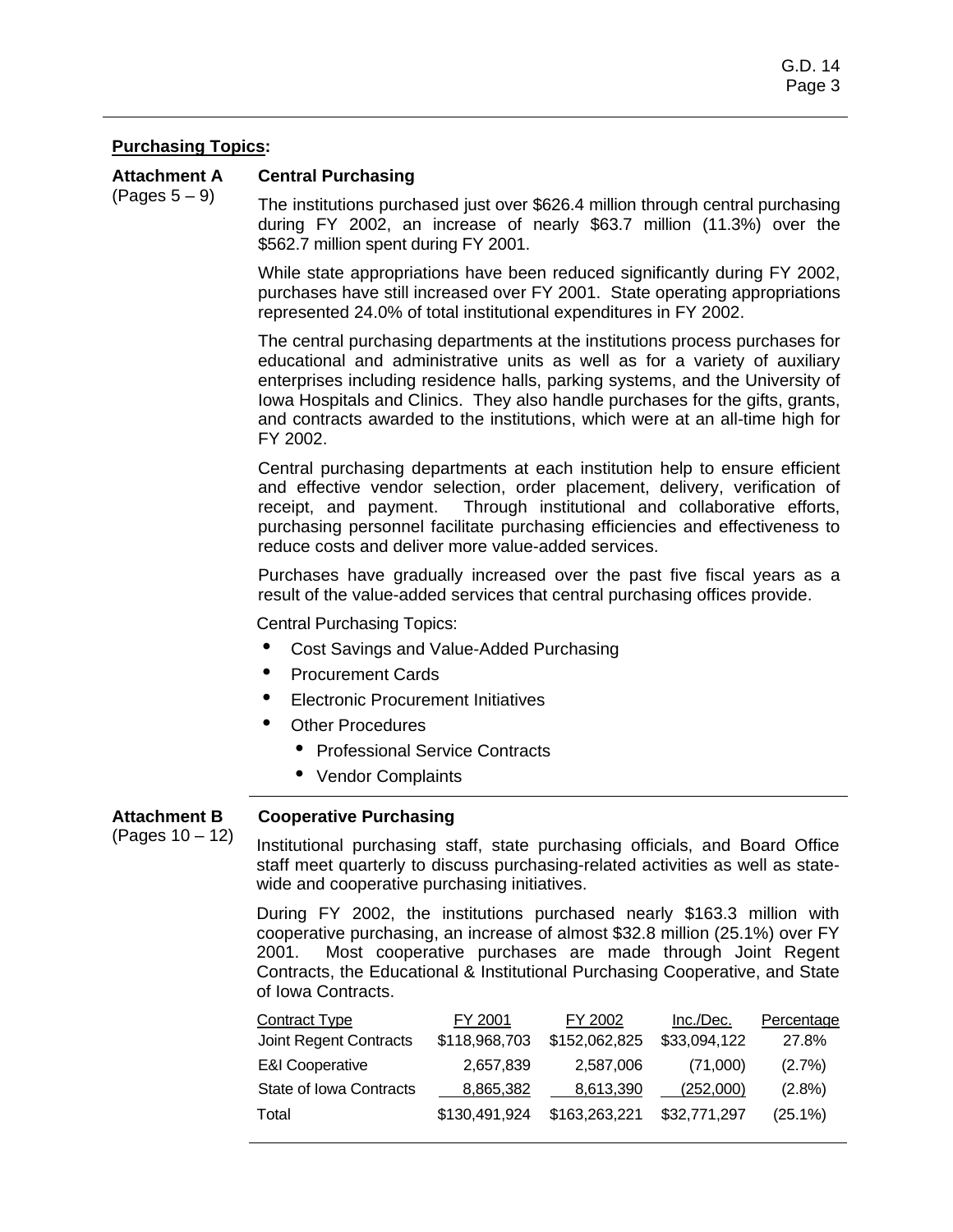| <b>Attachment C</b> | <b>Iowa-Based Businesses</b>                                                                                                                                                                                                                                                                    |             |             |             |            |  |
|---------------------|-------------------------------------------------------------------------------------------------------------------------------------------------------------------------------------------------------------------------------------------------------------------------------------------------|-------------|-------------|-------------|------------|--|
| (Pages 13 – 14)     | Regent institutional purchases from lowa-based businesses for FY 2002:                                                                                                                                                                                                                          |             |             |             |            |  |
|                     | Totaled \$268.3 million, an overall increase of \$30.6 million (12.9%) over<br>FY 2001; and                                                                                                                                                                                                     |             |             |             |            |  |
|                     | Represented 42.8% of the total amount processed through central<br>purchasing offices.                                                                                                                                                                                                          |             |             |             |            |  |
| <b>Attachment D</b> | <b>Targeted Small Businesses (TSBs)</b>                                                                                                                                                                                                                                                         |             |             |             |            |  |
| (Pages 15 – 16)     | The institutions reported purchases of nearly \$8.2 million from TSBs during<br>FY 2002.                                                                                                                                                                                                        |             |             |             |            |  |
| <b>Attachment E</b> | <b>Iowa Prison Industries (IPI)</b>                                                                                                                                                                                                                                                             |             |             |             |            |  |
| (Pages 17 – 18)     | During FY 2002, purchases from IPI totaled nearly \$1.8 million.<br><b>This</b><br>represents an \$862,491 (32.4%) decrease from the \$2.7 million expended<br>with IPI in FY 2001. The decrease was primarily due to the one-time<br>purchase of furniture for ISU Hawthorne Court in FY 2001. |             |             |             |            |  |
|                     | Institution                                                                                                                                                                                                                                                                                     | FY 2001     | FY 2002     | Inc./Dec.   | Percentage |  |
|                     | <b>SUI</b>                                                                                                                                                                                                                                                                                      | \$50,549    | \$86,110    | \$35,561    | 70.3%      |  |
|                     | <b>ISU</b>                                                                                                                                                                                                                                                                                      | 2,548,714   | 1,690,323   | (858, 391)  | (33.7%)    |  |
|                     | <b>UNI</b>                                                                                                                                                                                                                                                                                      | 61,465      | 20,652      | (40, 813)   | $(66.4\%)$ |  |
|                     | <b>ISD</b>                                                                                                                                                                                                                                                                                      | 28          | 1,765       | 1,737       | 6203.6%    |  |
|                     | <b>IBSSS</b>                                                                                                                                                                                                                                                                                    | 713         | 128         | (585)       | $(82.0\%)$ |  |
|                     | Total                                                                                                                                                                                                                                                                                           | \$2,661,469 | \$1,798,978 | (\$862,491) | (32.4%)    |  |

**Attachment F** 

(Page 19)

## **Conflict of Interest Vendors**

During FY 2002, the Board approved 16 new vendors. Eighteen vendors were removed from the list since they do not continue to pose conflicts. There were 116 approved vendors with potential conflicts of interest at the end of the year.

The institutions spent a total of \$402,719 with conflict of interest vendors during FY 2002, a \$51,462 (14.7%) increase over total purchases made in FY 2001. Purchases fluctuate from year to year based on institutional needs for products and services.

**Regent Exhibit Book**  Additional examples and details may be found in the Regent Exhibit Book.

Approved:

Anania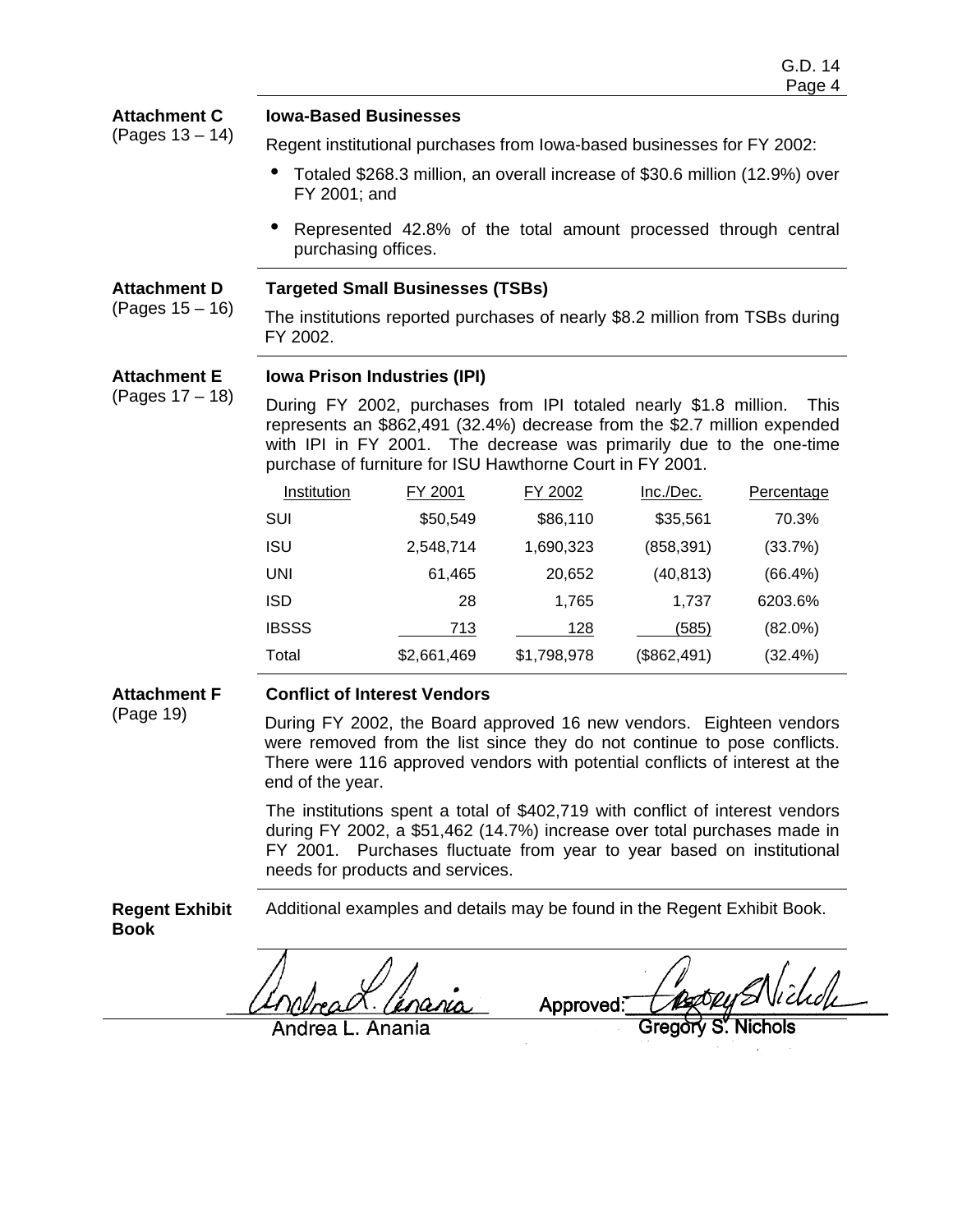#### **Analysis:**

**Central Purchasing**  Central purchasing departments at each institution help to ensure efficient and effective vendor selection, order placement, delivery, verification of receipt, and payment.

> Board policies affirm that the best interests of the State of Iowa and the Regent institutions are served through implementation of a fully competitive purchasing system fostered by the use of open specifications, competitive bids or quotations, and awards to the lowest responsible and responsive bidder.

> Through institutional and collaborative efforts, purchasing personnel facilitate purchasing efficiencies and effectiveness to reduce costs and deliver more value-added services.

Purchases

#### **Purchases Processed Through Central Purchasing Offices FY 1998 – FY 2002**

| Institution  | FY 1998       | FY 1999       | FY 2000       | FY 2001       | FY 2002       |
|--------------|---------------|---------------|---------------|---------------|---------------|
| SUI          | \$250,601,017 | \$277,445,215 | \$303,483,715 | \$337,315,791 | \$355,547,158 |
| ISU          | 103,192,421   | 100,552,872   | 117,271,183   | 166,644,568   | 195,712,107   |
| UNI          | 29,818,104    | 36,960,856    | 36,684,698    | 54,361,639    | 71,226,395    |
| ISD          | 1,918,032     | 2,636,630     | 3,041,611     | 3,738,955     | 3,211,730     |
| <b>IBSSS</b> | 660,778       | 710,797       | 725,981       | 641,508       | 659,000       |
| Total        | \$386,190,352 | \$418,306,370 | \$461,207,188 | \$562,702,461 | \$626,356,390 |

These purchases have significantly increased over the past five fiscal years as a result of the cost saving benefits provided by the purchasing offices.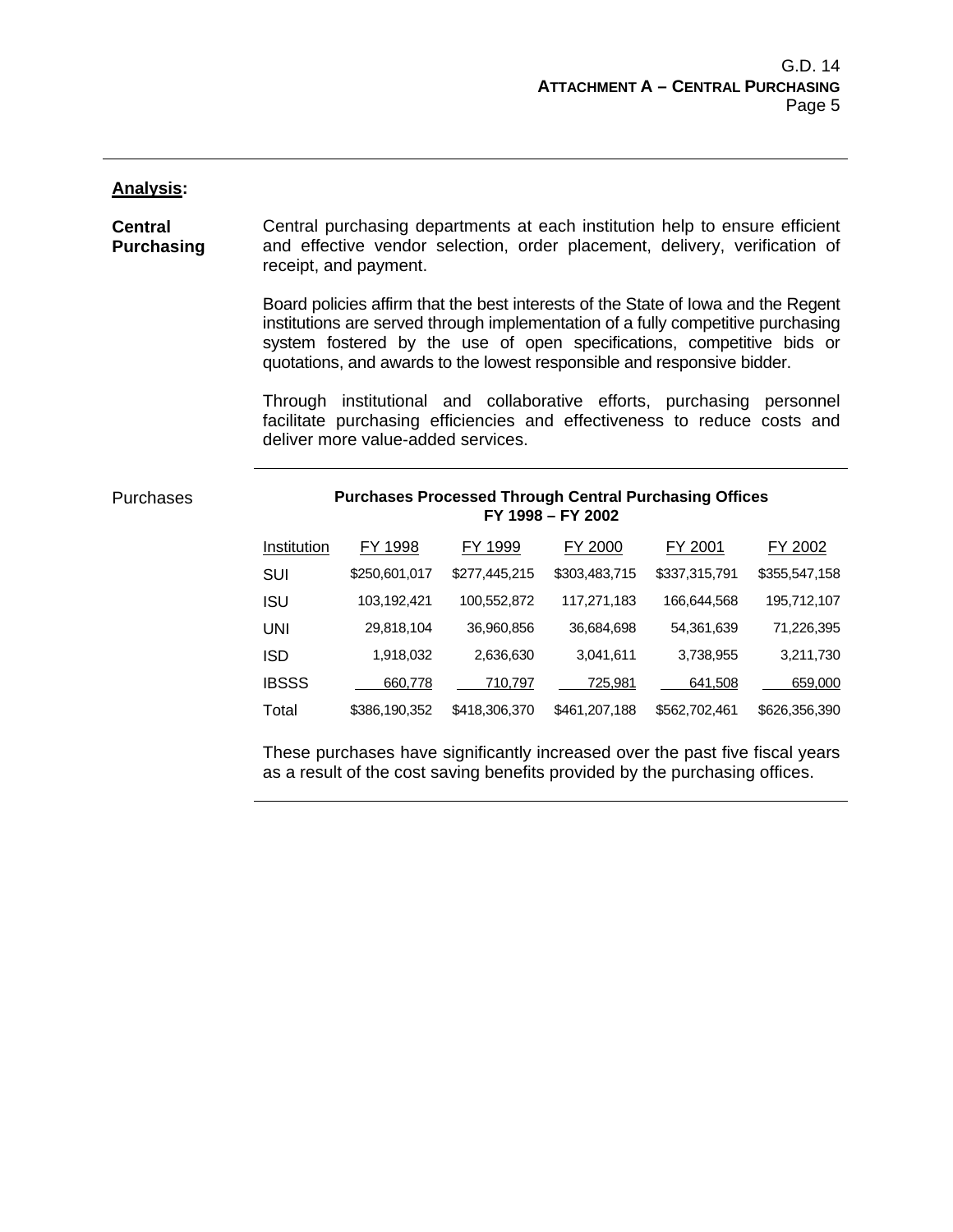### Purchases by Type

A wide variety of items are processed through the central purchasing offices at the institutions as illustrated in the following table:

| FY 2002                                |                  |                  |                  |                  |                    |  |  |
|----------------------------------------|------------------|------------------|------------------|------------------|--------------------|--|--|
| <b>Type of Purchase</b>                | <b>SUI</b>       | <b>ISU</b>       | <b>UNI</b>       | ISD <sup>3</sup> | IBSSS <sup>3</sup> |  |  |
| <b>Bookstore Acquisitions</b>          | No               | No               | N/A              | N/A              | N/A                |  |  |
| Building Repairs Under \$25,000        | Yes              | Yes              | Yes              | Yes <sup>1</sup> | Yes <sup>1</sup>   |  |  |
| Capital Projects of \$25,000 & More    | Yes <sup>2</sup> | Yes <sup>2</sup> | Yes <sup>2</sup> | Yes <sup>1</sup> | Yes <sup>1</sup>   |  |  |
| <b>Central Stores Acquisitions</b>     | Yes              | Yes              | Yes              | Yes <sup>1</sup> | Yes <sup>1</sup>   |  |  |
| <b>Food Products</b>                   | Yes              | Yes              | Yes              | Yes              | Yes                |  |  |
| <b>Fuel &amp; Other Utilities</b>      | Yes <sup>1</sup> | Yes <sup>1</sup> | Yes <sup>1</sup> | Yes              | Yes <sup>1</sup>   |  |  |
| <b>General Supplies and Services</b>   | Yes              | Yes              | Yes              | Yes <sup>1</sup> | Yes <sup>1</sup>   |  |  |
| <b>Library Acquisitions</b>            | No               | No               | No.              | Yes <sup>1</sup> | Yes <sup>1</sup>   |  |  |
| <b>Local Small Orders</b>              | Yes              | Yes <sup>1</sup> | N/A              | Yes <sup>1</sup> | Yes <sup>1</sup>   |  |  |
| <b>Off-Campus Printing</b>             | Yes <sup>1</sup> | Yes <sup>1</sup> | Yes <sup>1</sup> | Yes <sup>1</sup> | Yes <sup>1</sup>   |  |  |
| <b>Payment Vouchers</b>                | Yes              | No.              | No.              | Yes <sup>1</sup> | Yes <sup>1</sup>   |  |  |
| <b>Physical Plant Supplies</b>         | Yes              | Yes              | Yes              | Yes <sup>1</sup> | Yes <sup>1</sup>   |  |  |
| <b>Professional and Other Services</b> | Yes <sup>1</sup> | Yes <sup>1</sup> | Yes <sup>1</sup> | Yes <sup>1</sup> | Yes <sup>1</sup>   |  |  |
| <b>Student Union Supplies</b>          | Yes              | No               | Yes              | Yes              | N/A                |  |  |
| <b>Travel</b>                          | No               | Yes <sup>1</sup> | Yes <sup>1</sup> | Yes              | Yes <sup>1</sup>   |  |  |

# **Purchases Processed through Central Purchasing Offices**

1. In part. Remaining purchases are institution-wide.

2. Purchasing participates in a small number of capital projects when cost savings can be obtained by procuring fixed equipment or specialized components through the purchasing department.

 Most capital projects of \$25,000 or more are handled solely by the facilities planning and management construction services office.

- 3. ISU processes purchases of \$5,000 or more for ISD & IBSSS [Regent Policy Manual.
- N/A Not applicable.

Cost Savings and Value-Added Purchasing

Central purchasing departments at the Regent institutions continually strive to:

- Reduce costs by combining purchasing power through better purchasing methods; and
- Deliver more value-added services through contract negotiation, RFP development, and institutional coordination efforts.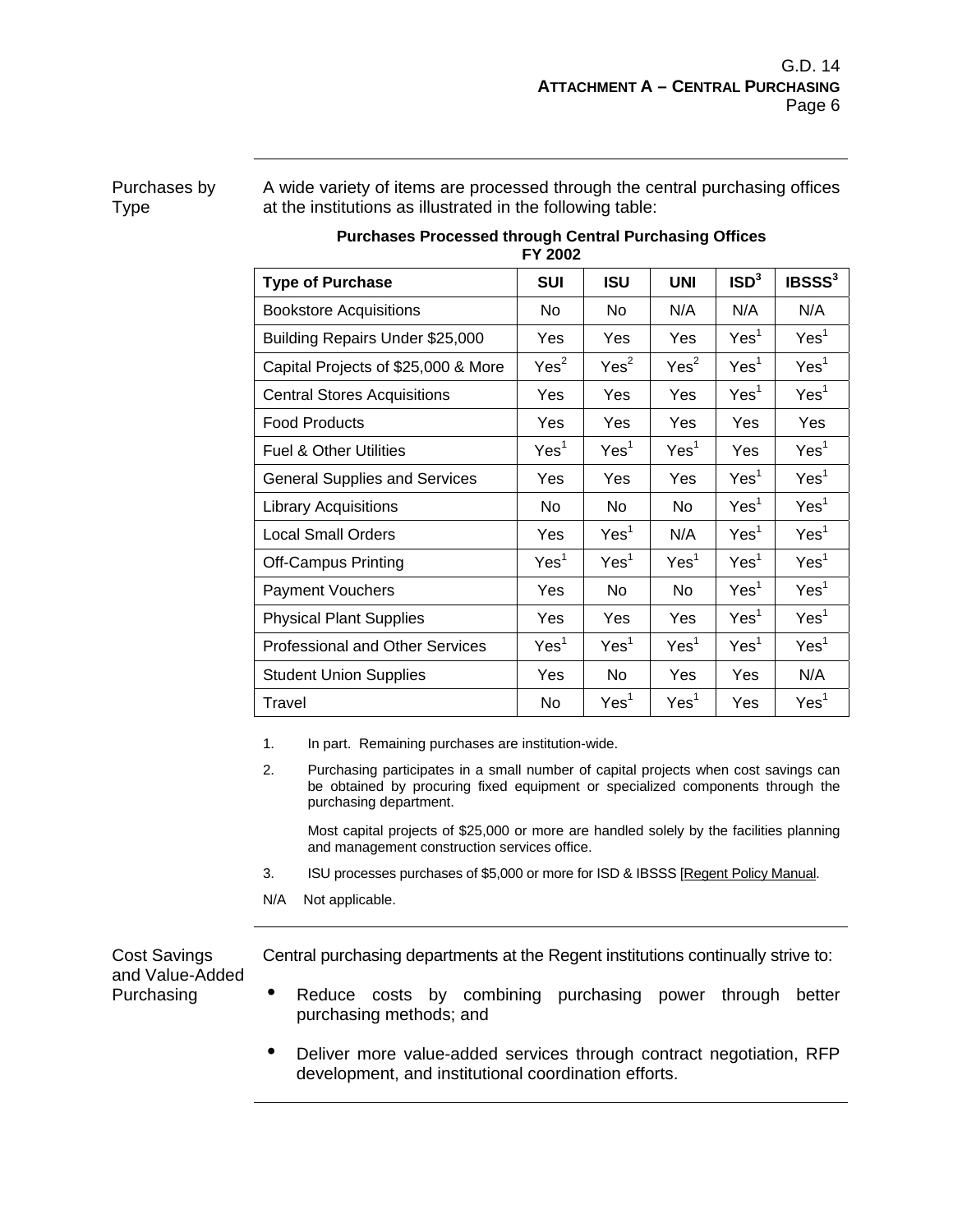| Procurement<br>Cards              | Procurement cards provide a more efficient and cost-effective procedure for<br>purchasing low-value, small-dollar transactions and allow purchasing<br>professionals to concentrate on high-dollar, more complex acquisitions. |                                                                                                                                             |                                                                |              |         |              |
|-----------------------------------|--------------------------------------------------------------------------------------------------------------------------------------------------------------------------------------------------------------------------------|---------------------------------------------------------------------------------------------------------------------------------------------|----------------------------------------------------------------|--------------|---------|--------------|
|                                   | <b>Procurement Card Purchases</b><br>FY 1999 - FY 2002                                                                                                                                                                         |                                                                                                                                             |                                                                |              |         |              |
|                                   | Institution                                                                                                                                                                                                                    | FY 1999                                                                                                                                     | FY 2000                                                        | FY 2001      |         | FY 2002      |
|                                   | SUI                                                                                                                                                                                                                            | \$12,999,623                                                                                                                                | \$15,300,354                                                   | \$17,703,377 |         | \$29,196,074 |
|                                   | <b>ISU</b>                                                                                                                                                                                                                     | 650,711                                                                                                                                     | 2,760,476                                                      | 4,557,680    |         | 6,943,159    |
|                                   | <b>UNI</b>                                                                                                                                                                                                                     | 938,546                                                                                                                                     | 1,118,439                                                      | 1,345,493    |         | 2,522,993    |
|                                   | Total                                                                                                                                                                                                                          | \$14,588,880                                                                                                                                | \$19,179,269                                                   | \$23,606,550 |         | \$38,662,226 |
|                                   | The institutions have steadily increased purchases as a result of the visible<br>savings associated with procurement cards.                                                                                                    |                                                                                                                                             |                                                                |              |         |              |
|                                   |                                                                                                                                                                                                                                |                                                                                                                                             | <b>Number of Procurement Cards Issued</b><br>FY 1999 - FY 2002 |              |         |              |
|                                   | <b>Institution</b>                                                                                                                                                                                                             | FY 1999                                                                                                                                     | FY 2000                                                        | FY 2001      |         | FY 2002      |
|                                   | <b>SUI</b>                                                                                                                                                                                                                     | 1,038                                                                                                                                       | 1,019                                                          | 1,189        |         | 1,478        |
|                                   | <b>ISU</b>                                                                                                                                                                                                                     | 214                                                                                                                                         | 383                                                            | 606          |         | 1,040        |
|                                   | <b>UNI</b>                                                                                                                                                                                                                     | 261                                                                                                                                         | 278                                                            | 293          |         | 309          |
|                                   | Total                                                                                                                                                                                                                          | 1,513                                                                                                                                       | 1,680                                                          | 2,088        |         | 2,827        |
|                                   | The institutions continue to increase the number of procurement cards<br>issued as the benefits and cost savings increase.                                                                                                     |                                                                                                                                             |                                                                |              |         |              |
| Security<br><b>Measures</b>       | The institutions monitor procurement / Voyager card purchases regularly<br>and have initiated several security measures to ensure that procurement<br>cards are used appropriately including deactivating cards when:<br>۰     | Employees resign or transfer to a different department;<br>Cards are reported lost or stolen; and / or<br>Fraudulent activity is suspected. |                                                                |              |         |              |
| <b>Written Purchase</b><br>Orders |                                                                                                                                                                                                                                | Number of Regular Purchase Orders Written*<br>FY 1998 - FY 2002                                                                             |                                                                |              |         |              |
|                                   | <b>Institution</b>                                                                                                                                                                                                             | FY 1998                                                                                                                                     | FY 1999                                                        | FY 2000      | FY 2001 | FY 2002      |
|                                   | SUI                                                                                                                                                                                                                            | 37,036                                                                                                                                      | 22,148                                                         | 21,134       | 15,126  | 12,340       |
|                                   | <b>ISU</b>                                                                                                                                                                                                                     | 36,066                                                                                                                                      | 34,388                                                         | 31,348       | 28,654  | 24,717       |
|                                   | <b>UNI</b>                                                                                                                                                                                                                     |                                                                                                                                             | 5,784<br>5,396                                                 | 5,031        | 4,604   | 2,592        |
|                                   | <b>ISD</b>                                                                                                                                                                                                                     |                                                                                                                                             | 3,119<br>2,987                                                 | 2,844        | 2,764   | 2,715        |
|                                   | <b>IBSSS</b>                                                                                                                                                                                                                   | 1,025                                                                                                                                       | 1,116                                                          | 1,090        | 1,092   | 1,017        |
|                                   | Total                                                                                                                                                                                                                          | 82,898                                                                                                                                      | 66,167                                                         | 61,447       | 52,240  | 43,381       |
|                                   | * Excludes local small orders, payment vouchers, and emergency shopping permits where<br>no purchase order is written.                                                                                                         |                                                                                                                                             |                                                                |              |         |              |
|                                   | The institutions have steadily decreased the number of written purchase<br>to the increased users of procurement cards, anobling                                                                                               |                                                                                                                                             |                                                                |              |         |              |

orders due to the increased usage of procurement cards, enabling central purchasing staff to focus on value-added activities and the departments to have access to items on a more timely basis.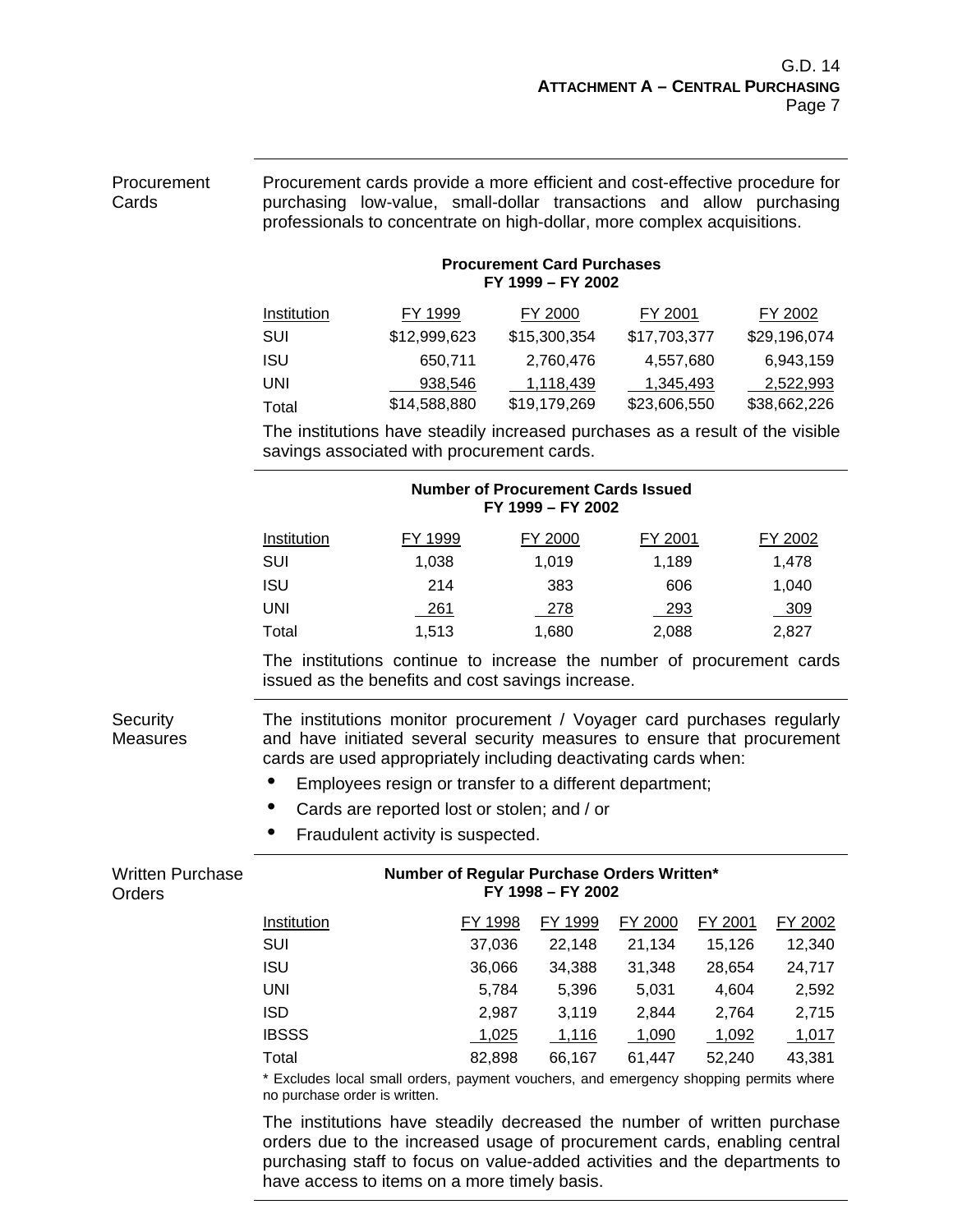| Electronic<br>Procurement<br>Initiatives | ۰<br>SUI researched electronic procurement opportunities and invited<br>various vendors to campus for demonstration of their procurement<br>software.<br>ISU enhanced their web-based requisitioning system to: (1) allow<br>departments to directly enter their own purchase orders totaling less<br>than \$2,000; and (2) include electronic routing approvals and eliminate<br>manual processing.<br>UNI implemented phase I of the new Oracle financial management<br>system, which utilizes electronic requisitioning, signature approval, and<br>reporting.                                                                                                                                                                                                                                                                                                                                             |
|------------------------------------------|---------------------------------------------------------------------------------------------------------------------------------------------------------------------------------------------------------------------------------------------------------------------------------------------------------------------------------------------------------------------------------------------------------------------------------------------------------------------------------------------------------------------------------------------------------------------------------------------------------------------------------------------------------------------------------------------------------------------------------------------------------------------------------------------------------------------------------------------------------------------------------------------------------------|
| Professional<br>Service<br>Contracts     | The Board approved the revised purchasing section of the Regent Policy<br>Manual at the July 2002 meeting, which included the addition of policies for<br>professional service contracts. These policies are intended to comply with<br>the Accountable Government Act.<br>The policy addresses the following:<br>Definition of Professional Service Agreements;<br>٠<br>Selection of a Provider;<br>Provider Accountability; and<br>۰<br>Provisions of Professional Service Agreements, including<br>Performance Requirements;<br>$\bullet$<br>Period of Performance;<br>Compensation and Payment;<br>Performance Monitoring; and<br>Provision of Liability.<br>The institutions are making progress on compliance with the new policies.<br>A report on professional services contracts will be included in the Annual<br>Governance Report on Purchasing to be presented to the Board in<br>November 2003. |
| Vendor<br>Complaints                     | One vendor complaint was received at the Board Office during FY 2002<br>from Trans-Lux Midwest, regarding Iowa State University's recommendation<br>to award the scoreboard bid to Daktronics, Inc.<br>Trans-Lux officials presented their complaint to the Banking Committee at<br>its April 2002 meeting.<br>The Board upheld lowa State University's recommendation to execute the<br>contract with Daktronics as the vendor.                                                                                                                                                                                                                                                                                                                                                                                                                                                                              |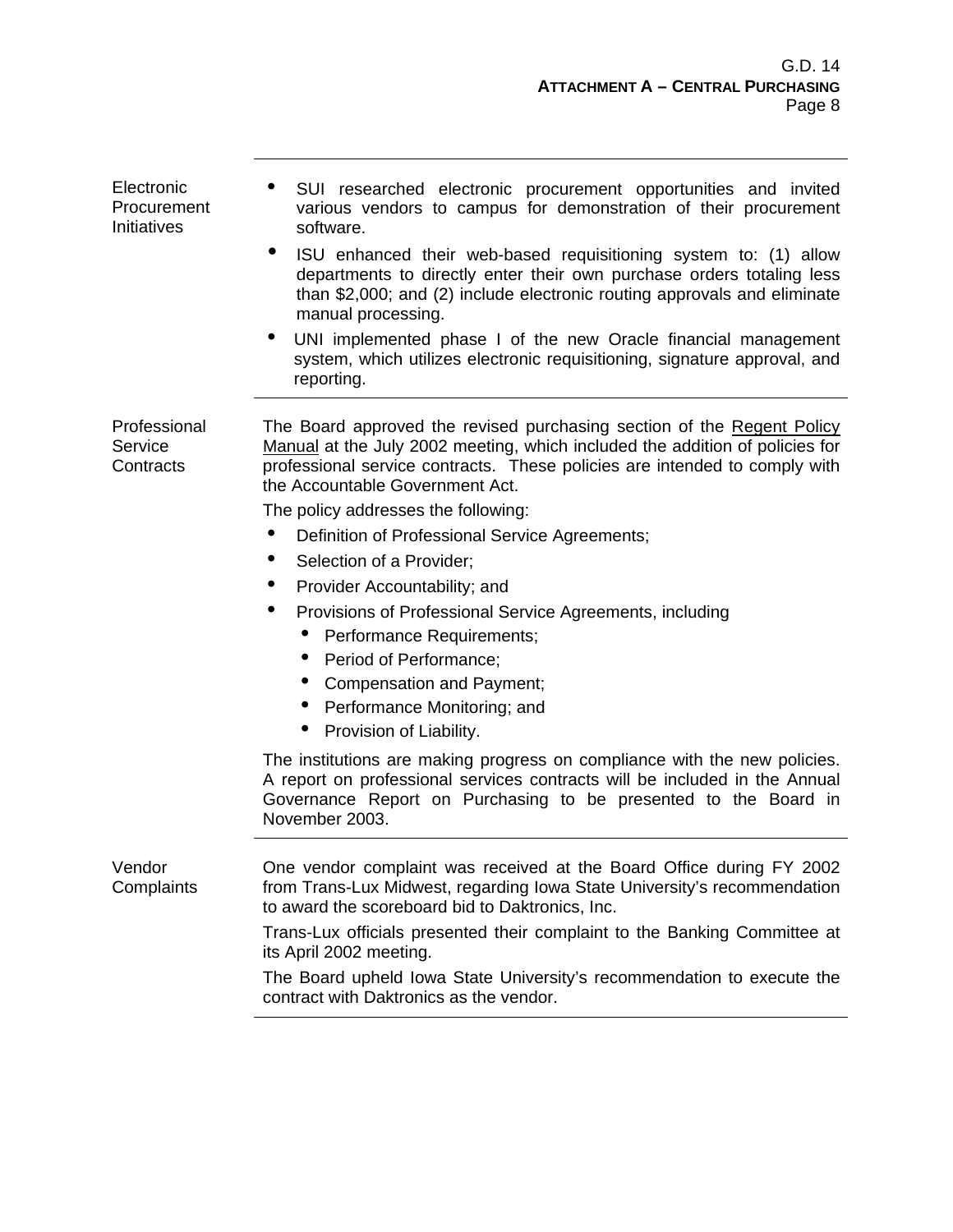| FY 2002<br>Accomplishments | The institutions experienced many accomplishments during FY 2002.<br>For example, central purchasing departments collectively:                                                                                                                |
|----------------------------|-----------------------------------------------------------------------------------------------------------------------------------------------------------------------------------------------------------------------------------------------|
|                            | ٠<br>Made progress on their web-based requisitioning systems, which<br>enabled on-line order processing from requisitions to approvals to<br>invoice payment.                                                                                 |
|                            | ۰<br>Increased procurement card usage and eliminated manual processing<br>of purchase orders, invoices, and checks.                                                                                                                           |
|                            | $\bullet$<br>Established two sets of guidelines: Guidelines for Shared Pricing<br>Agreements and Guidelines for Joint Regent Contracts.                                                                                                       |
|                            | Added additional vendor contracts for procurement card purchases.                                                                                                                                                                             |
|                            | ٠<br>Participated in a consortium of public entities to take advantage of large<br>discounts for bulk purchase items such as paper.                                                                                                           |
|                            | ٠<br>Increased volume discounts and leveraged purchasing power through<br>bulk purchases.                                                                                                                                                     |
|                            | ٠<br>Provided additional dollar savings with expertise of vendor capability,<br>market conditions, and products.                                                                                                                              |
|                            | Negotiated additional pricing agreements with vendors for items such<br>٠<br>as flooring, painting, plumbing supplies, electrical supplies and<br>electrical services and with freight carriers for inbound and outbound<br>freight handling. |
|                            | ۰<br>Worked closely with the major airlines to maintain airfare discounts.                                                                                                                                                                    |
| FY 2003 Plans              | Central purchasing departments at the institutions plan to improve their<br>purchasing efforts during FY 2003 by collectively:                                                                                                                |
|                            | ٠<br>Improving web-based requisitioning systems and eliminating manual<br>processing;                                                                                                                                                         |
|                            | ٠<br>Developing plans for implementing additional e-procurement features to<br>web-requisitioning systems such as on line catalogs, contracts, and<br>reverse bidding;                                                                        |
|                            | ٠<br>Working cooperatively to identify and develop additional<br>joint<br>contracting opportunities;                                                                                                                                          |
|                            | ٠<br>Performing extensive procurement training;                                                                                                                                                                                               |
|                            | ٠<br>Creating a web-based travel reimbursement system that will interface<br>with the procurement card system;                                                                                                                                |
|                            | ٠<br>Developing a system to automatically release contracts; and                                                                                                                                                                              |
|                            | ٠<br>Developing<br>additional<br>vendor<br>volume<br>pricing<br>agreements<br>for<br>procurement card use.                                                                                                                                    |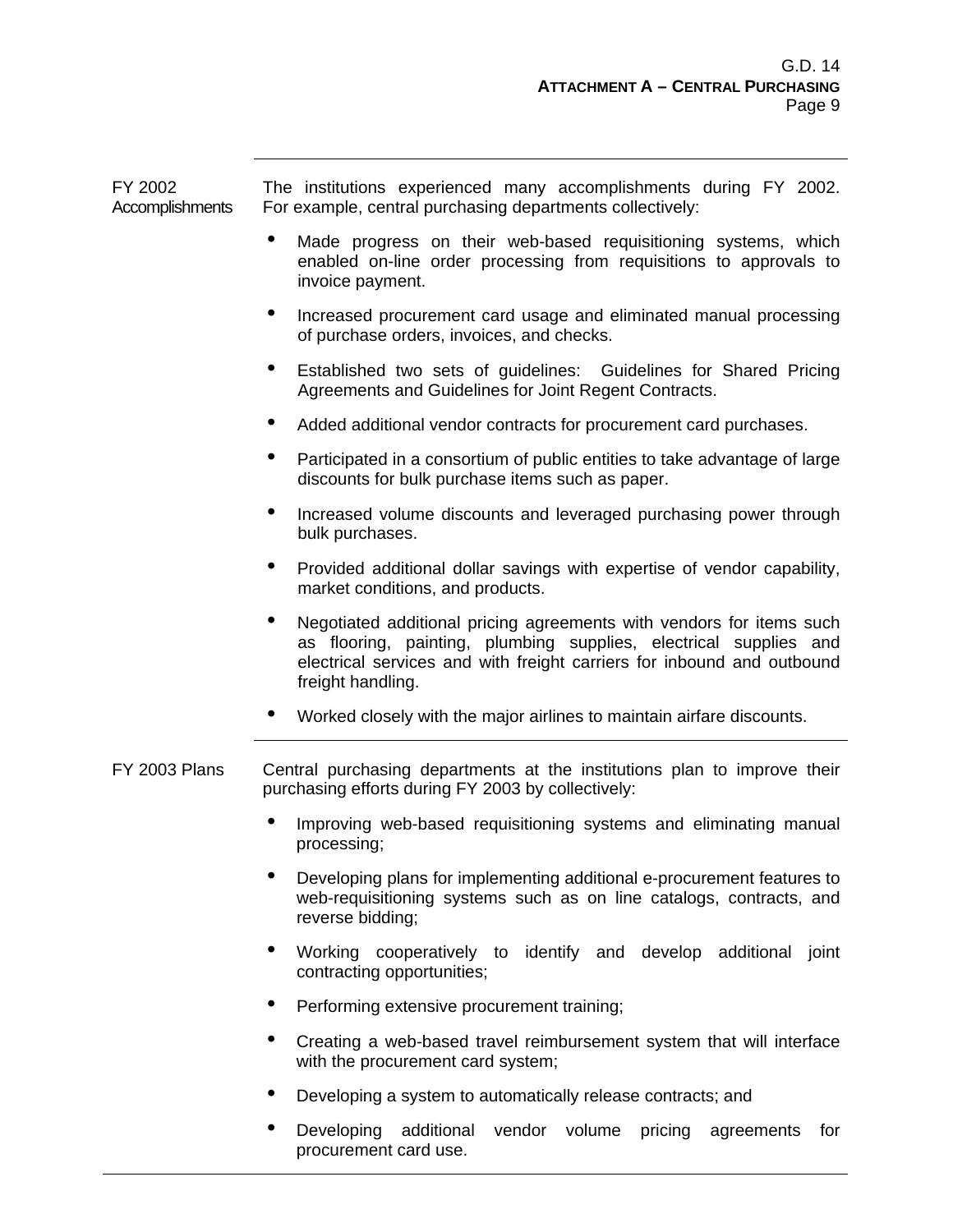| Cooperative<br><b>Purchasing</b> | Through cooperative purchasing, the Regent institutions achieved<br>efficiencies and effectiveness by reducing costs and by delivering more<br>value-added services such as improved vendor selection, order placement,<br>delivery, verification of receipt, and payment.                           |  |  |  |  |  |
|----------------------------------|------------------------------------------------------------------------------------------------------------------------------------------------------------------------------------------------------------------------------------------------------------------------------------------------------|--|--|--|--|--|
|                                  | Cooperative Purchasing efforts include: Joint Regent Contracts (JRC), the<br>Educational and Institutional Cooperative Purchasing Consortium (E&I), and<br>State of Iowa (State) contracts, which are individually discussed in the<br>following three sections.                                     |  |  |  |  |  |
| Policies                         | The Regent Policy Manual encourages the Regent institutions to:                                                                                                                                                                                                                                      |  |  |  |  |  |
|                                  | ٠<br>Exchange price information, vendor lists, bidder histories, and standard<br>implement inter-institutional purchasing<br>specifications<br>and<br>to<br>arrangements wherever practical and feasible so that maximum value<br>can be obtained;                                                   |  |  |  |  |  |
|                                  | Participate in interagency cooperative purchasing agreements to<br>provide the lowest competitive price consistent with quality and service<br>requirements of Regent institutions; and                                                                                                              |  |  |  |  |  |
|                                  | $\bullet$<br>Purchase from state central purchasing contracts if it is in the best<br>interest of the institution.                                                                                                                                                                                   |  |  |  |  |  |
| Purchases                        | The institutions strive to maintain the proper balance among cooperative<br>purchasing and other consortia opportunities (lowa-Based Businesses,<br>Targeted Small Businesses, and Iowa Prison Industries) while serving the<br>needs of the campuses by providing the best value at the best price. |  |  |  |  |  |
|                                  | <b>Cooperative Purchases</b><br>FY 1998 - FY 2002                                                                                                                                                                                                                                                    |  |  |  |  |  |
|                                  | FY 1998<br>FY 1999<br>FY 2001<br>FY 2002<br>FY 2000                                                                                                                                                                                                                                                  |  |  |  |  |  |
|                                  | \$107,822,050<br>\$102,252,530<br>\$118,968,703<br>\$152,062,825<br><b>JRC</b><br>\$97,748,180                                                                                                                                                                                                       |  |  |  |  |  |
|                                  | E&I<br>2,371,388<br>2,186,099<br>2,960,171<br>2,657,839<br>2,587,006                                                                                                                                                                                                                                 |  |  |  |  |  |
|                                  | <b>State</b><br>5,312,427<br>7,361,462<br>6,874,989<br>8,865,382<br>8,613,390                                                                                                                                                                                                                        |  |  |  |  |  |
|                                  | \$109,751,056<br>\$117,657,210<br>\$130,491,924<br>\$163,263,221<br>Total<br>\$107,481,030                                                                                                                                                                                                           |  |  |  |  |  |
|                                  | FY 2002, the institutions cooperatively purchased<br>During<br>nearly<br>\$163.3 million, an increase of \$32.8 million (25.1%) over the \$130.5 million<br>during FY 2001.                                                                                                                          |  |  |  |  |  |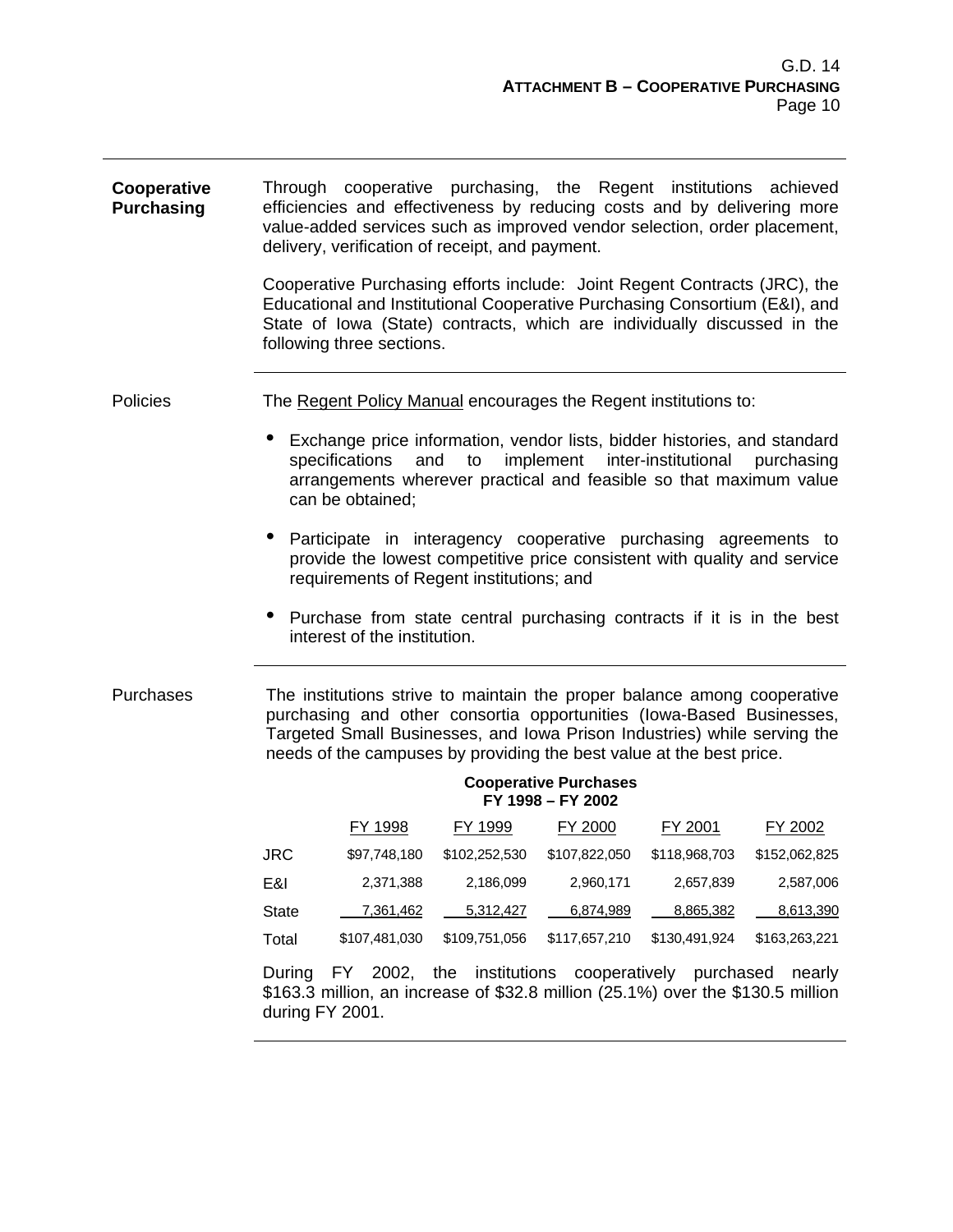Joint Regent Contracts consolidate like commodities from the institutions into a single contract. This minimizes individual institutions' efforts while maximizing commodity volume to gain better prices which otherwise could not be achieved. The institutions purchase a variety of products through numerous vendors using Joint Regent Contracts such as pharmaceutical drugs and medical supplies. The Regent Exhibit Book contains a listing of all such contracts effective during FY 2002. **Joint Regent Contract Purchases FY 1998 – FY 2002** Institution FY 1998 FY 1999 FY 2000 FY 2001 FY 2002 SUI \$85,338,824 \$88,976,713 \$93,032,252 \$102,673,661 \$134,093,299 ISU 10,528,175 10,637,327 12,292,768 12,491,051 13,196,244 UNI 1,873,315 2,620,832 2,476,573 3,691,407 4,725,785 ISD 0 0 0 100,692 46,056 IBSSS <u>2007,866 17,658 20,457 11,892 1,441</u> Total \$97,748,180 \$102,252,530 \$107,822,050 \$118,968,703 \$152,062,825 Joint Regent **Contracts** During FY 2002, the institutions purchased nearly \$152.1 million through Joint Regent Contracts, an increase of nearly \$33.1 million (27.8%) over the \$119.0 million spent during FY 2001. Educational and Institutional **Cooperative** Purchasing Consortium The Educational & Institutional (E&I) Cooperative Purchasing Consortium is a not-for-profit purchasing cooperative consisting of over 2,000 tax-exempt colleges, universities, preparatory schools, hospitals, medical research institutions, and hospital purchasing organizations in the United States. Over 75 contracts provide members with products and services ranging from computer supplies to lab coats, at very competitive prices. **Educational & Institutional Cooperative Purchasing Consortium Purchases FY 1998 – FY 2002** Institution FY 1998 FY 1999 FY 2000 FY 2001 FY 2002 SUI \$1,260,784 \$1,268,494 \$1,469,411 \$1,415,036 \$1,845,876 ISU 988,422 899,434 1,376,126 955,997 684,604 UNI 122,182 18,171 114,634 286,806 56,526 Total \$2,371,388 \$2,186,099 \$2,960,171 \$2,657,839 \$2,587,006 During FY 2002, the institutions purchased nearly \$2.6 million through

the E&I Consortium, a decrease of \$70,833 (2.7%) from the nearly \$2.7 million spent during FY 2001.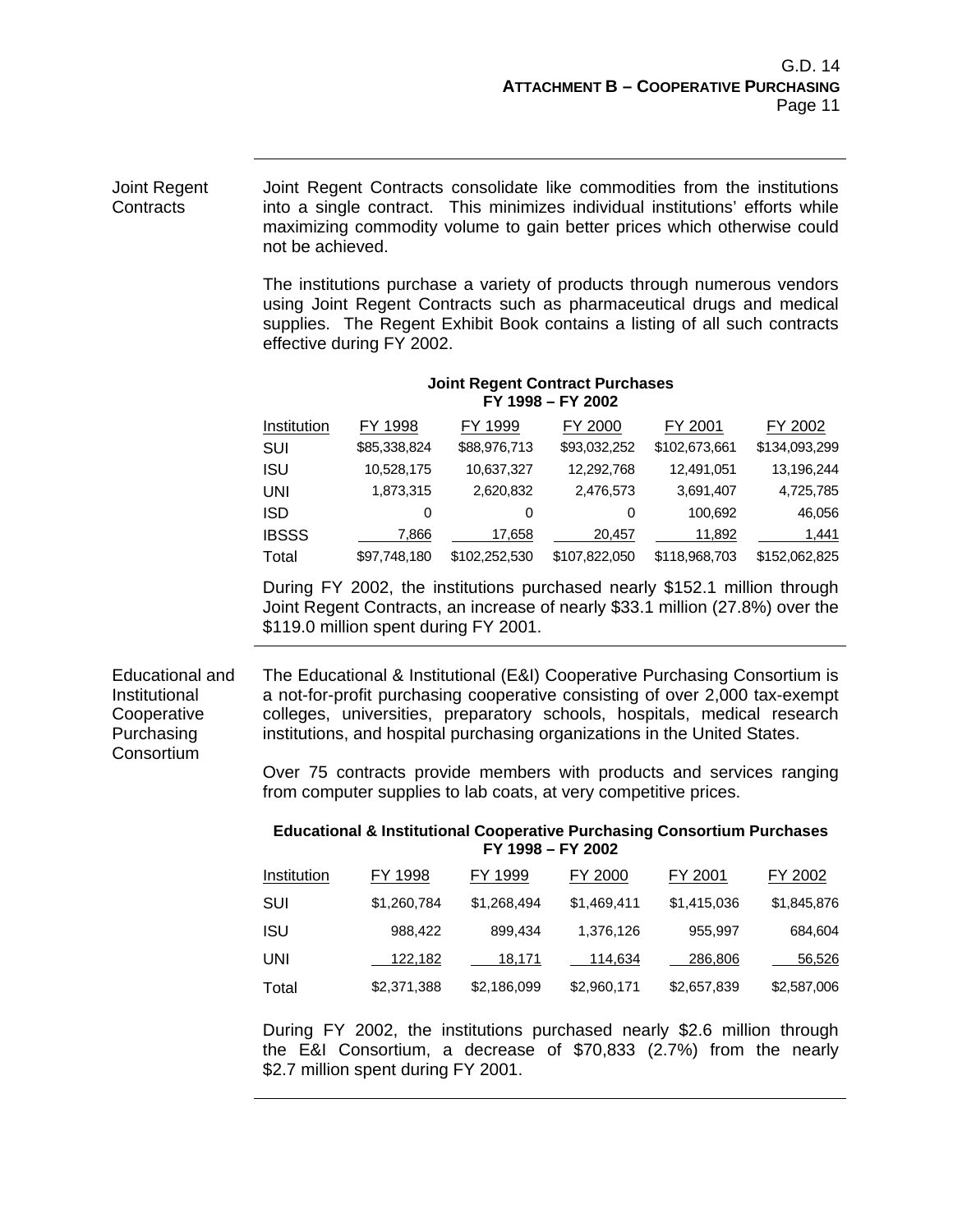The Regent institutions cooperatively work with the Iowa Department of General Services (IDGS) and share contracts whenever possible. The institutions have standard language in their contracts that allow the State of Iowa to use the Regent contracts and the Regents may access current State of Iowa contracts and related information on the IDGS web site. State of Iowa **Contracts** 

> Regent institutional staff and IDGS staff communicate regularly through quarterly purchasing meetings and through other correspondence.

| <b>State of Iowa Contract Purchases</b> |  |
|-----------------------------------------|--|
| FY 1998 - FY 2002                       |  |

| Institution  | FY 1998     | FY 1999     | FY 2000     | FY 2001     | FY 2002     |
|--------------|-------------|-------------|-------------|-------------|-------------|
| SUI          | \$4,626,326 | \$2,662,380 | \$3,948,258 | \$5,270,202 | \$5,712,986 |
| ISU          | 2,144,906   | 1,937,440   | 2,342,650   | 2,911,520   | 2,145,245   |
| UNI          | 575,070     | 693,453     | 539,992     | 596,891     | 629,290     |
| ISD          | 0           | 0           | 27,846      | 74,801      | 105,295     |
| <b>IBSSS</b> | 15,160      | 19,154      | 16,243      | 11,968      | 20,574      |
| Total        | \$7,361,462 | \$5,312,427 | \$6,874,989 | \$8,865,382 | \$8,613,390 |

During FY 2002, the institutions purchased just over \$8.6 million through the State of Iowa Contracts, a decrease of \$251,992 (2.8%) from the nearly \$8.9 million spent during FY 2001.

FY 2002 Accomplishments The institutions report that they utilize cooperative contracts to their fullest extent and report the following accomplishments for the year:

- Negotiated a Regent-wide outbound and inbound shipping contract with UPS based on the combined institutional volume resulting in even greater discounts;
- Established an agreement for SUI to handle mail service for UNI, resulting in salaries, equipment, and postage savings of more than \$100,000 per year for UNI;
- Experienced a 41% reduction in fluorescent lamp recycling due to industry competition;
- Awarded the Continuous Emissions Monitoring System (CEMS) Program contract to an Iowa-based business at more competitive pricing, and included more services under the contract; and
- Achieved excellent results from the contract for hazardous waste disposal, which eliminated unnecessary procedures and minimized both disposal costs and long-term risks.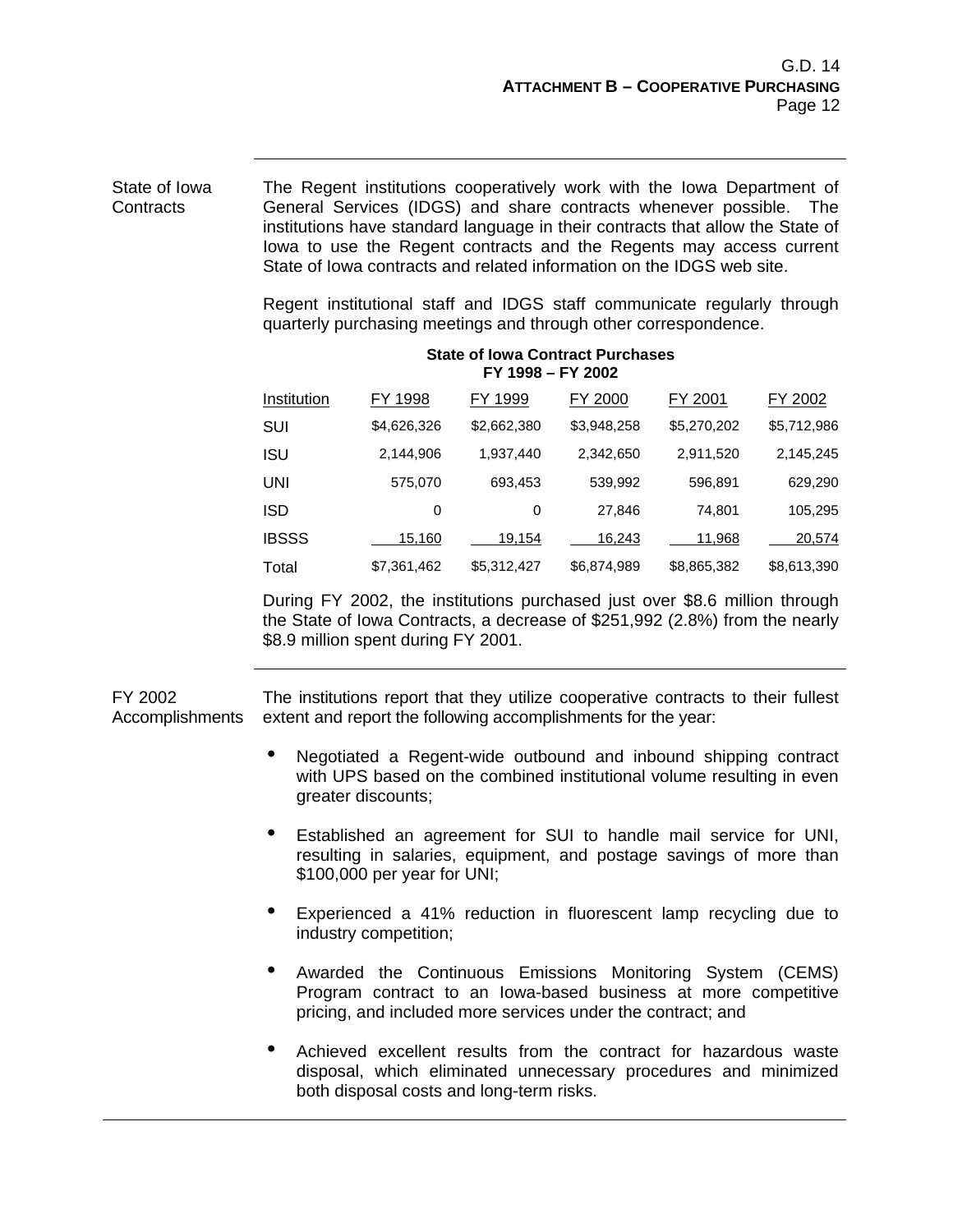**Iowa-Based Businesses** The Board and the institutions are committed to purchases from Iowa-based businesses whenever possible. Requirements The Iowa Code requires state and local governing bodies to give preference to Iowa-based businesses, small businesses, and targeted small businesses when purchasing materials, products, supplies, provisions, and other articles purchased at public expense [Chapter 73]. Small businesses are defined as any enterprise which is: • Located in this state: • Operated for profit and under a single management; and • Has either fewer than twenty employees or an annual gross income of less than three million dollars computed as the average of the three preceding fiscal years [§15.102(4)]. Procedures The Regent institutions exert great effort to identify and utilize Iowa-based businesses within their purchasing databases by: • Looking for Iowa-based businesses by researching the Internet and by providing active bid opportunities on the institutions' web sites; • Identifying and coding Iowa-based business in their databases; • Encouraging employees to use Iowa-based businesses for quotations and requests for proposals; • Coordinating vendor capabilities with customer needs; and • Giving preference to products grown in Iowa. **Purchases by Sources (in thousands) FY 1998 – FY 2002** FY 1998 FY 1999 FY 2000 FY 2001 FY 2002 Iowa Bus. Small \$54,166 \$56,835 \$60,991 \$66,019 \$53,249 Iowa Bus. Not Small 134,205 108,575 143,481 171,619 215,032 Iowa Bus. Subtotal \$188,371 \$165,410 \$204,472 \$237,638 \$268,281 Out of State 195,612 250,420 253,651 322,385 355,586 Out of Country  $2,208$   $2,476$   $3,084$   $2,679$   $2,489$ 

Total Purchases \$386,191 \$418,306 \$461,207 \$562,702 \$626,356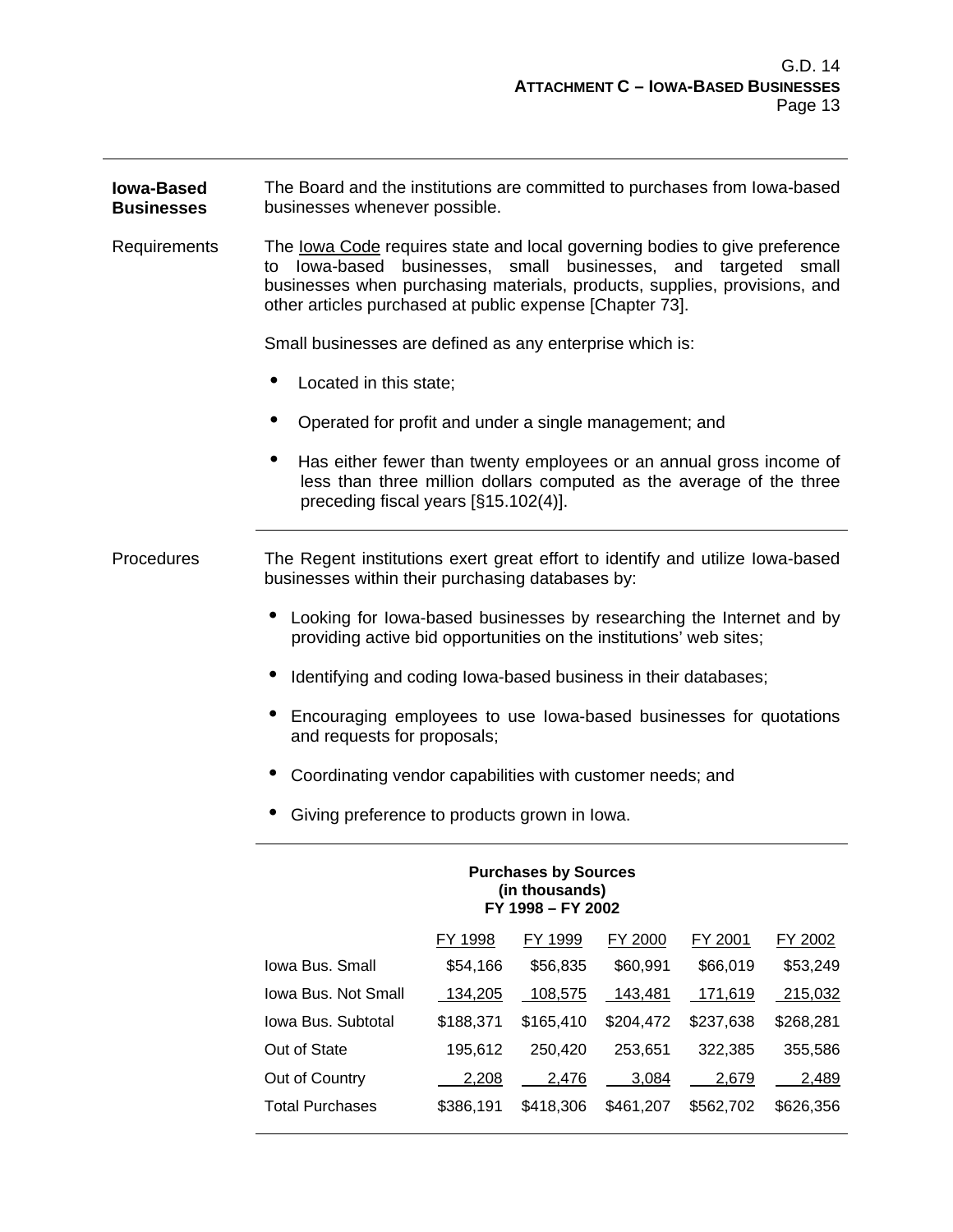| Iowa-Based<br><b>Businesses</b> | <b>Purchases from Iowa-Based Businesses</b><br>FY 2001 - FY 2002                                                                                                                                                                                                          |                                                                                                                                |                                       |              |            |  |
|---------------------------------|---------------------------------------------------------------------------------------------------------------------------------------------------------------------------------------------------------------------------------------------------------------------------|--------------------------------------------------------------------------------------------------------------------------------|---------------------------------------|--------------|------------|--|
|                                 | Institution                                                                                                                                                                                                                                                               | FY 2001                                                                                                                        | FY 2002                               | Inc./Dec.    | Percentage |  |
|                                 | <b>SUI</b>                                                                                                                                                                                                                                                                | \$118,064,090                                                                                                                  | \$117,764,326                         | (\$299,764)  | $(0.3\%)$  |  |
|                                 | <b>ISU</b>                                                                                                                                                                                                                                                                | 87,185,223                                                                                                                     | 108,611,603                           | 21,426,380   | 24.6%      |  |
|                                 | <b>UNI</b>                                                                                                                                                                                                                                                                | 29,750,096                                                                                                                     | 39,768,967                            | 10,018,871   | 33.7%      |  |
|                                 | <b>ISD</b>                                                                                                                                                                                                                                                                | 2,153,356                                                                                                                      | 1,701,868                             | (451, 488)   | $(21.0\%)$ |  |
|                                 | <b>IBSSS</b>                                                                                                                                                                                                                                                              | 485,635                                                                                                                        | 434,238                               | (51, 397)    | $(10.6\%)$ |  |
|                                 | Total                                                                                                                                                                                                                                                                     | \$237,638,400                                                                                                                  | \$268,281,002                         | \$30,642,602 | 12.9%      |  |
|                                 | The<br>institutions                                                                                                                                                                                                                                                       | businesses by over \$30.6 million (12.9%) from FY 2001.                                                                        | collectively increased purchases from |              | lowa-based |  |
| FY 2002                         |                                                                                                                                                                                                                                                                           | The institutions accomplished the following during the year:                                                                   |                                       |              |            |  |
| Accomplishments                 | SUI provided training and held individual meetings regarding the<br>importance of purchasing from lowa-based businesses.<br>The<br>University's purchases from lowa-based businesses decreased slightly<br>from FY 2001 (0.3%) due to increased group contract purchases. |                                                                                                                                |                                       |              |            |  |
|                                 | ISU increased its spending with lowa-based businesses<br>by<br>\$21.4 million (24.6%) over FY 2001, largely due to better reporting.                                                                                                                                      |                                                                                                                                |                                       |              |            |  |
|                                 | UNI increased its spending with lowa-based business by \$10.0 million<br>(33.7%) over FY 2001 due to improved reporting through the new<br>Oracle reporting system.                                                                                                       |                                                                                                                                |                                       |              |            |  |
|                                 | ISD and IBSSS purchased more than 50% of their purchases from<br>lowa-based businesses.                                                                                                                                                                                   |                                                                                                                                |                                       |              |            |  |
| <b>FY 2003 Plans</b>            | The institutions will continue to strive to increase their purchases from<br>lowa-based businesses by collectively:                                                                                                                                                       |                                                                                                                                |                                       |              |            |  |
|                                 | Identifying<br>and soliciting competitive<br>pricing<br>from<br>lowa-based<br>businesses in their respective market areas;                                                                                                                                                |                                                                                                                                |                                       |              |            |  |
|                                 | Engaging in additional dialogue to discuss ways to increase purchases<br>from lowa-based businesses;                                                                                                                                                                      |                                                                                                                                |                                       |              |            |  |
|                                 | Evaluating report data quarterly to provide feedback to purchasing<br>agents;                                                                                                                                                                                             |                                                                                                                                |                                       |              |            |  |
|                                 | Continuing to review goals within the context of the universities' budget<br>٠<br>concerns;                                                                                                                                                                               |                                                                                                                                |                                       |              |            |  |
|                                 | ٠<br>Increasing purchases from professional services that are contracted<br>below the required competitive threshold, thus enabling more business<br>to be directed to lowa-based businesses:                                                                             |                                                                                                                                |                                       |              |            |  |
|                                 | ٠                                                                                                                                                                                                                                                                         | Obtaining additional information on lowa-based businesses and<br>communicating their capabilities throughout the campuses; and |                                       |              |            |  |
|                                 | Including notice of the preference for lowa businesses whenever<br>$\bullet$<br>possible in the purchasing guidelines.                                                                                                                                                    |                                                                                                                                |                                       |              |            |  |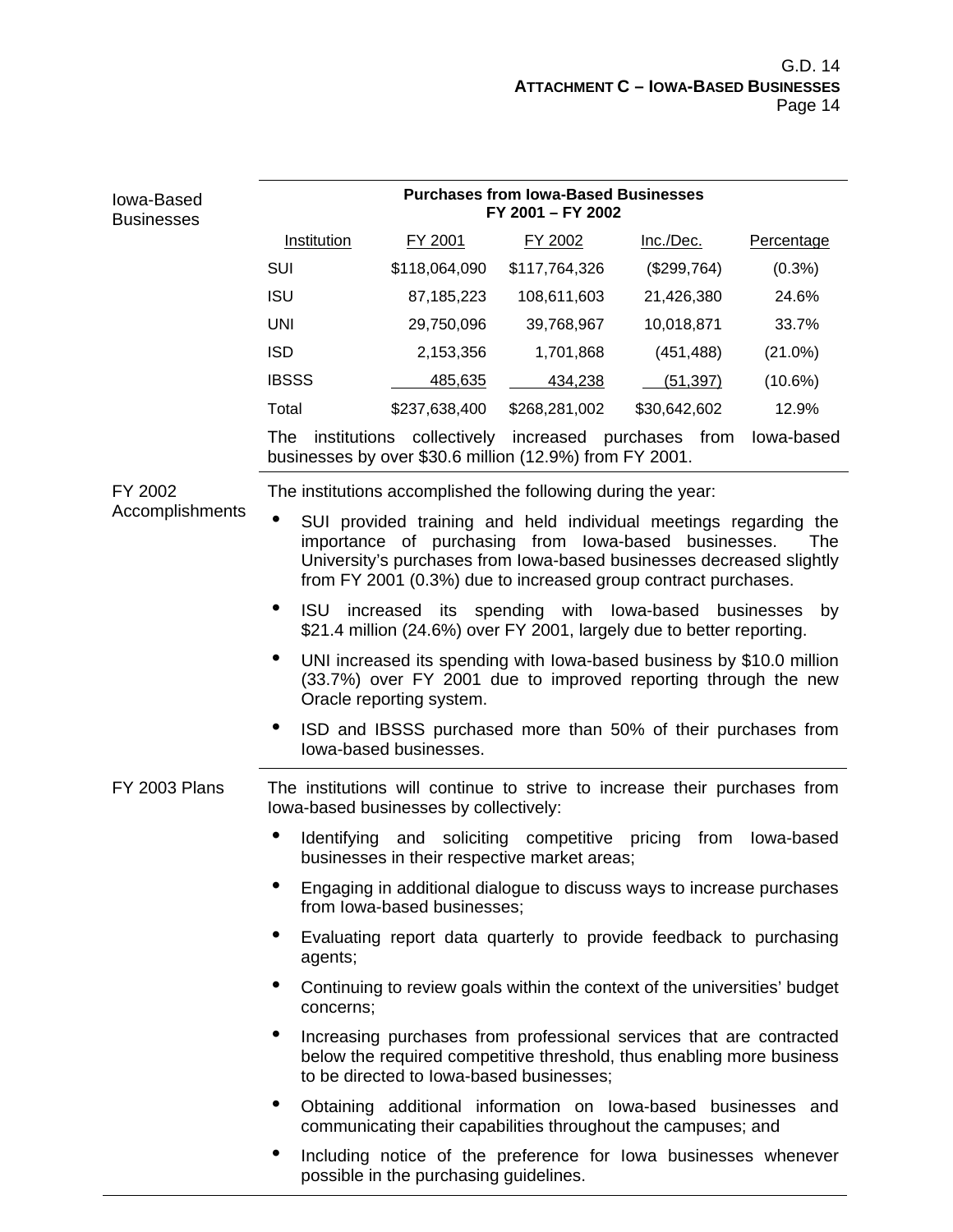| <b>Targeted Small</b><br><b>Businesses</b><br>(TSBs)                                                                                                                                                                                                                                                                                                                                                                                |                                                                                                                    |                                                                                                                                                        |                               |                                       |                             |                      |
|-------------------------------------------------------------------------------------------------------------------------------------------------------------------------------------------------------------------------------------------------------------------------------------------------------------------------------------------------------------------------------------------------------------------------------------|--------------------------------------------------------------------------------------------------------------------|--------------------------------------------------------------------------------------------------------------------------------------------------------|-------------------------------|---------------------------------------|-----------------------------|----------------------|
| Requirements                                                                                                                                                                                                                                                                                                                                                                                                                        | The lowa Code:                                                                                                     |                                                                                                                                                        |                               |                                       |                             |                      |
|                                                                                                                                                                                                                                                                                                                                                                                                                                     | Defines a targeted small business as a business that is:                                                           |                                                                                                                                                        |                               |                                       |                             |                      |
|                                                                                                                                                                                                                                                                                                                                                                                                                                     |                                                                                                                    | At least 51% owned, operated, and actively managed by one or<br>more women, minorities, or persons with disabilities;                                  |                               |                                       |                             |                      |
|                                                                                                                                                                                                                                                                                                                                                                                                                                     |                                                                                                                    | Located in Iowa;                                                                                                                                       |                               |                                       |                             |                      |
|                                                                                                                                                                                                                                                                                                                                                                                                                                     |                                                                                                                    | Operated for profit; and                                                                                                                               |                               |                                       |                             |                      |
|                                                                                                                                                                                                                                                                                                                                                                                                                                     | Has an annual gross income of less than \$3 million computed as an<br>average of the three preceding fiscal years. |                                                                                                                                                        |                               |                                       |                             |                      |
|                                                                                                                                                                                                                                                                                                                                                                                                                                     |                                                                                                                    | Requires that agencies have a goal of procuring at least 10% of its<br>goods and services from certified TSBs.                                         |                               |                                       |                             |                      |
| <b>Other Minority</b><br>Purchases                                                                                                                                                                                                                                                                                                                                                                                                  |                                                                                                                    | The Regent institutions also purchase products from businesses that are<br>minority-owned but have not gone through the state's certification process. |                               |                                       |                             |                      |
| The central purchasing departments at the institutions process purchases<br>using a variety of funding including federal sources. Federal guidelines<br>also have diversity initiatives and goals. The institutions make purchases<br>from federally classified Minority Business Enterprises (MBE) and Women<br>Business Enterprises (WBE) nationwide.<br>Targeted small businesses that do not become certified with the State of |                                                                                                                    |                                                                                                                                                        |                               |                                       |                             |                      |
|                                                                                                                                                                                                                                                                                                                                                                                                                                     |                                                                                                                    | lowa cannot be counted in the state's TSB purchasing totals.                                                                                           |                               |                                       |                             |                      |
| FY 2002<br>Expenditures                                                                                                                                                                                                                                                                                                                                                                                                             |                                                                                                                    |                                                                                                                                                        |                               | <b>Purchases from TSBs</b><br>FY 2002 |                             |                      |
|                                                                                                                                                                                                                                                                                                                                                                                                                                     |                                                                                                                    | Construction /                                                                                                                                         |                               | Goods $/$                             | Professional                |                      |
|                                                                                                                                                                                                                                                                                                                                                                                                                                     | SUI                                                                                                                | <b>Capital</b><br>\$5,642                                                                                                                              | <b>Equipment</b><br>\$400,489 | <b>Supplies</b><br>\$5,466,933        | <b>Services</b><br>\$63,862 | Total<br>\$5,936,926 |
|                                                                                                                                                                                                                                                                                                                                                                                                                                     | <b>ISU</b>                                                                                                         | 159,521                                                                                                                                                | 11,116                        | 770,240                               | 149,855                     | 1,090,732            |
|                                                                                                                                                                                                                                                                                                                                                                                                                                     | <b>UNI</b>                                                                                                         |                                                                                                                                                        | 0                             | 747,202                               | 765                         | 1,141,690            |
|                                                                                                                                                                                                                                                                                                                                                                                                                                     |                                                                                                                    | 393,723                                                                                                                                                |                               |                                       |                             |                      |
|                                                                                                                                                                                                                                                                                                                                                                                                                                     | <b>ISD</b>                                                                                                         | $\underline{0}$                                                                                                                                        | $\underline{0}$               | 3,397                                 | $\underline{0}$             | 3,397                |
|                                                                                                                                                                                                                                                                                                                                                                                                                                     | <b>IBSSS</b>                                                                                                       | $\mathbf 0$                                                                                                                                            | 0                             | 6,441                                 | $\mathbf 0$                 | 6,441                |
|                                                                                                                                                                                                                                                                                                                                                                                                                                     | Total                                                                                                              | \$558,886                                                                                                                                              | \$411,605                     | \$6,994,213                           | \$214,482                   | \$8,179,186          |

FY 2002 Reporting Change

The State of Iowa modified its required reporting format for TSB purchases based on recommendations from the Governor's Targeted Small Business Task Force Implementation Team. The changes reflect expenditures differently than in prior years and make any meaningful comparison difficult.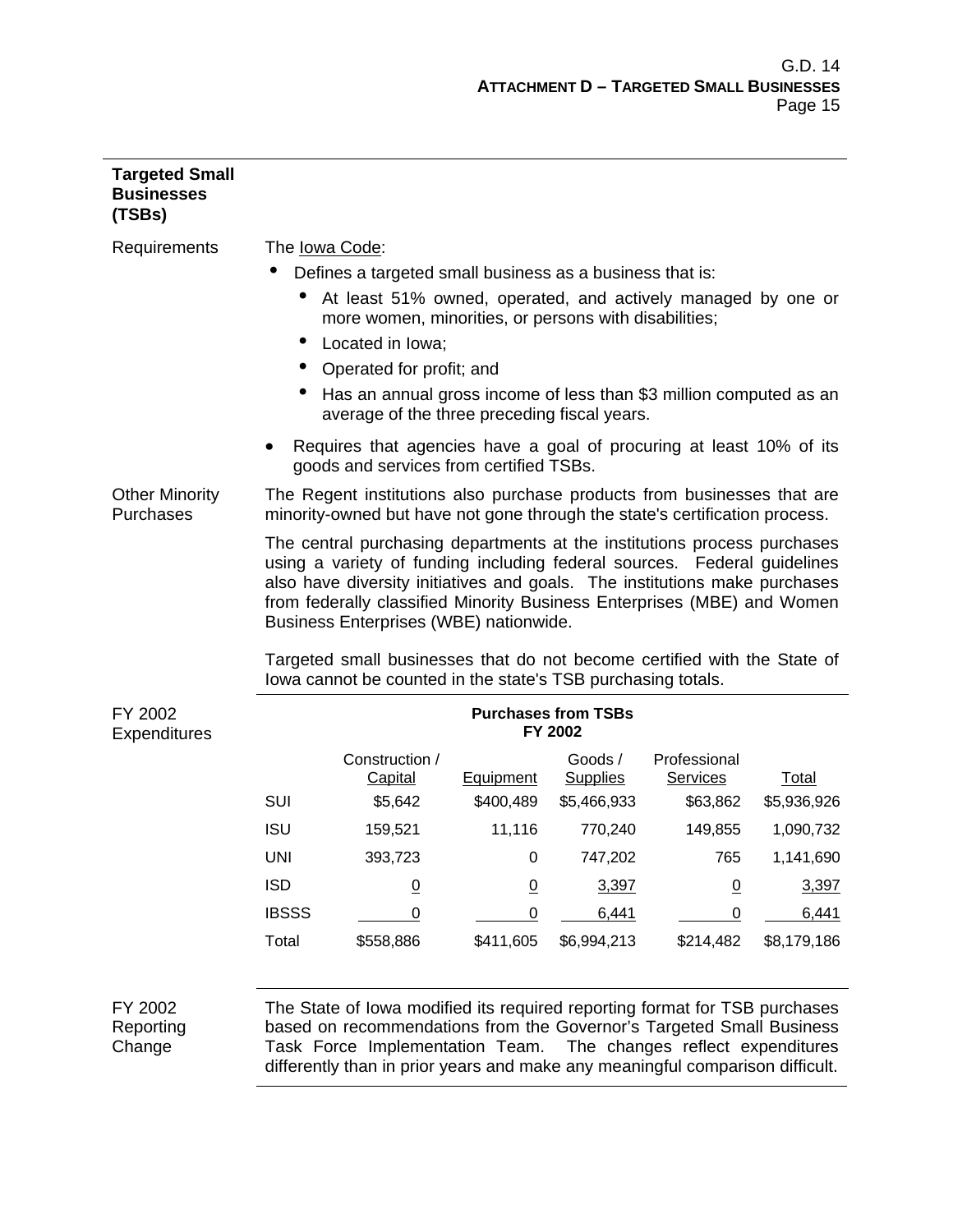| Current<br>Procedures      | The institutions:                                                                                                                                                                                                                                                                 |  |  |  |  |  |  |
|----------------------------|-----------------------------------------------------------------------------------------------------------------------------------------------------------------------------------------------------------------------------------------------------------------------------------|--|--|--|--|--|--|
|                            | Contact eligible TSB vendors and provide information regarding<br>certification opportunities;                                                                                                                                                                                    |  |  |  |  |  |  |
|                            | ٠<br>Comply with the mandated statutory change made in the 2001<br>legislative session to post current bid opportunities on the TSB 48-hour<br>web site as well as on institutional web sites;                                                                                    |  |  |  |  |  |  |
|                            | $\bullet$<br>Review the web-based TSB database on a regular basis for up-to-date<br>information on current vendors;                                                                                                                                                               |  |  |  |  |  |  |
|                            | Encourage staff to purchase from TSBs whenever possible; and                                                                                                                                                                                                                      |  |  |  |  |  |  |
|                            | Encourage TSBs to bid for work whenever possible.                                                                                                                                                                                                                                 |  |  |  |  |  |  |
| FY 2002<br>Accomplishments | The institutions reported that they accomplished the following:                                                                                                                                                                                                                   |  |  |  |  |  |  |
|                            | Implemented the State's new quarterly reporting procedure.<br>$\bullet$                                                                                                                                                                                                           |  |  |  |  |  |  |
|                            | Invited TSB's to apply for a scholarship providing a free booth at the<br>٠<br>National Association of Educational Buyers four-state MINK Regional<br>Conference and Product Show. Three Iowa TSB's responded to the<br>opportunity and all were awarded scholarships to exhibit. |  |  |  |  |  |  |
|                            | $\bullet$<br>Initiated contacts with women and minority-owned businesses currently<br>doing business with the universities and persuaded them to become<br>certified.                                                                                                             |  |  |  |  |  |  |
|                            | Utilized the TSB 48-hour web site to advertise quote opportunities.                                                                                                                                                                                                               |  |  |  |  |  |  |
|                            | Made contact with TSBs and referred them to campus departments<br>with needs consistent with the goods or services offered by the TSB.                                                                                                                                            |  |  |  |  |  |  |
|                            | Distributed vendor guides to TSB's at numerous networking activities.                                                                                                                                                                                                             |  |  |  |  |  |  |
|                            | ۰<br>Sent notification of projects directly to potential TSB contractors.                                                                                                                                                                                                         |  |  |  |  |  |  |
|                            | ٠<br>Participated in several TSB seminars and training sessions, including:                                                                                                                                                                                                       |  |  |  |  |  |  |
|                            | Regional meetings, which provide opportunities to meet TSBs;                                                                                                                                                                                                                      |  |  |  |  |  |  |
|                            | Bi-monthly Women and Minority Owned Business Networking<br>Breakfasts; and                                                                                                                                                                                                        |  |  |  |  |  |  |
|                            | The Governor's Task Force on Targeted Small Businesses.                                                                                                                                                                                                                           |  |  |  |  |  |  |
|                            | Worked on a national committee to solicit, encourage, and select<br>historically underutilized small businesses to participate and exhibit at<br>an annual product exhibit meeting held in Nebraska.                                                                              |  |  |  |  |  |  |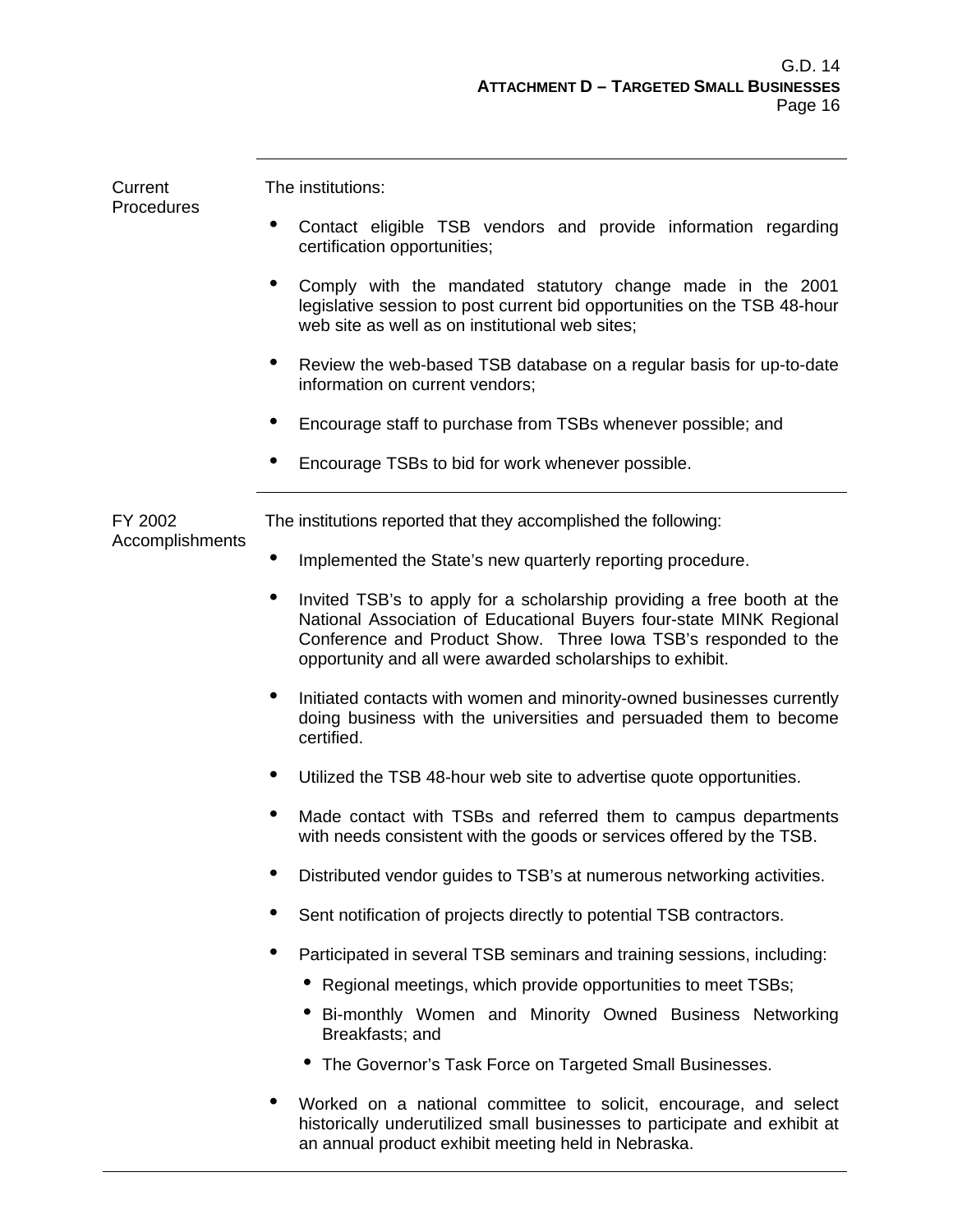#### **Iowa Prison Industries (IPI)** Iowa Prison Industries employs staff and inmates at each of the three Iowa Department of Corrections institutions (Anamosa, Fort Madison, and Mitchellville) to provide products and services.

Requirements The lowa Code requires state agencies to purchase goods furnished by Iowa Prison Industries (IPI) unless those goods do not meet the performance characteristics of similar goods used by the agencies or unless IPI cannot deliver similar goods, comparable both in performance and price, within a reasonable length of time [§904.808].

> The Regent Policy Manual encourages the institutions to purchase from Iowa Prison Industries unless exempted under special circumstances.

> Demand fluctuates from year to year due to the cyclical nature of higher-cost product purchases, such as furniture, which are dependent on the individual construction projects on the Regent campuses.

#### **Purchases from Iowa Prison Industries FY 1998 – FY 2002**

| Institution  | FY 1998   | FY 1999   | FY 2000     | FY 2001     | FY 2002     |
|--------------|-----------|-----------|-------------|-------------|-------------|
| SUI          | \$77,163  | \$21,813  | \$282,304   | \$50,549    | \$86,110    |
| ISU          | 904,552   | 892,674   | 2,011,388   | 2,548,714   | 1,690,323   |
| UNI          | 3,503     | 5,711     | 7,367       | 61,465      | 20,652      |
| <b>ISD</b>   | 7.151     | 35,815    | 2.826       | 28          | 1,765       |
| <b>IBSSS</b> | 293       | 832       | 2.553       | 713         | 128         |
| Total        | \$992,662 | \$956.845 | \$2,306,438 | \$2,661,469 | \$1,798,978 |

FY 2002 purchases from IPI decreased \$862,491 (32.4%) from FY 2001. The decrease was primarily due to the one-time purchase of furniture for ISU Hawthorne Court in FY 2001. Budget cuts also played an important role in discretionary spending.

- SUI's \$35,561 increase was largely due to the purchase of library sections and partly due to the purchase of residence hall furniture.
- ISU's \$858,391 decrease was primarily due to reduced furniture needs associated with the current residence hall capital project schedule. Furniture continued to be the largest portion of ISU's purchases from IPI. The second highest volume of business is IPI's labor to move furniture and other warehouse materials.
- UNI's \$40,813 decrease was due to the one-time reupholstering, refinishing, and purchases made in FY 2001 (Rod Library, Seerley Hall, McElroy Hall and Wright Hall). FY 2002 purchases were still significantly higher than any one year from FY 1998 to FY 2000.
- ISD's \$1,737 increase was due to the one-time purchase of computer workstations for the classrooms in the new Lied Multipurpose Complex.
- i IBSSS' \$585 decrease was due to budget cuts.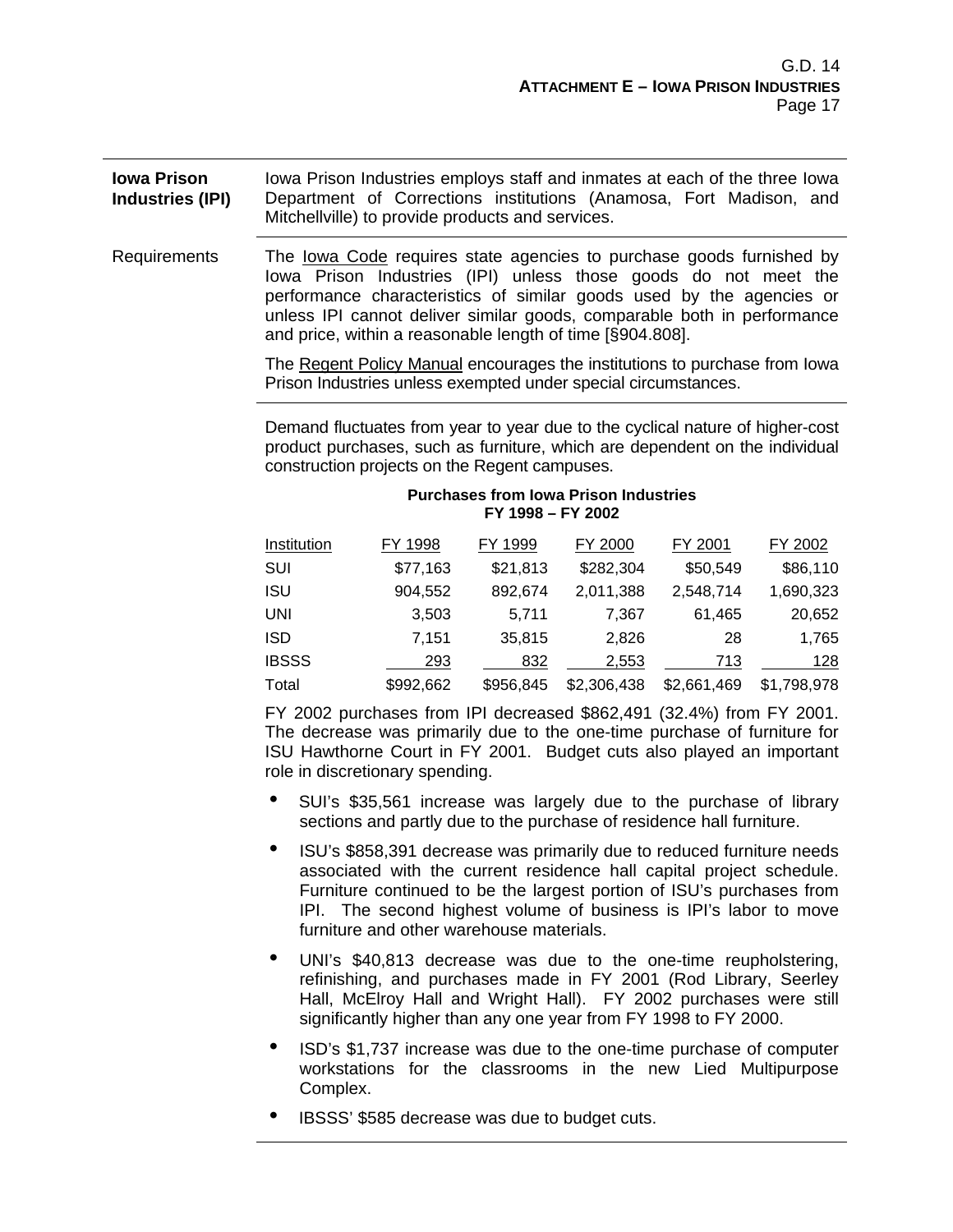| Purchasing<br>Procedures   | The Regent institutions provide opportunities for IPI to submit bids for<br>various products and services as a matter of standard procedure.                                                                                                                                                                          |  |  |  |  |
|----------------------------|-----------------------------------------------------------------------------------------------------------------------------------------------------------------------------------------------------------------------------------------------------------------------------------------------------------------------|--|--|--|--|
|                            | In some instances, direct negotiations are conducted for specialized<br>products that match IPI's unique capabilities with the needs of the Regent<br>These specialized products are reviewed and compared<br>institutions.<br>against commercial companies for quality and price.                                    |  |  |  |  |
|                            | The institutions report that they encourage the use of lowa Prison<br>Industries whenever possible.                                                                                                                                                                                                                   |  |  |  |  |
| FY 2002<br>Accomplishments | The institutions reported the following accomplishments with IPI for the year:                                                                                                                                                                                                                                        |  |  |  |  |
|                            | SUI invited IPI representatives on campus to present their products and<br>meet with the various departments; displayed residence hall furniture<br>and office assemblies in the Purchasing Department and at various<br>locations on campus; and created a link to IPI's web site from the<br>Department's web site. |  |  |  |  |
|                            | ISU purchased a large quantity of furniture for the residence hall projects<br>and utilized IPI labor to move furniture and other warehouse materials<br>from IPI generating 94.0% of the Regent institutions' total volume of<br>purchases.                                                                          |  |  |  |  |
|                            | UNI purchased conference tables and had IPI refinish bookcases, lab<br>tables, chairs, a cabinet, and a desk.                                                                                                                                                                                                         |  |  |  |  |
| <b>FY 2003 Plans</b>       | The institutions plan to:                                                                                                                                                                                                                                                                                             |  |  |  |  |
|                            | Continue to promote on-campus displays of IPI products;                                                                                                                                                                                                                                                               |  |  |  |  |
|                            | Encourage IPI's participation in vendor exhibits;                                                                                                                                                                                                                                                                     |  |  |  |  |
|                            | Consider IPI's wood furniture before any other brand;                                                                                                                                                                                                                                                                 |  |  |  |  |
|                            | Utilize IPI's refinishing, reupholstering and signage services;                                                                                                                                                                                                                                                       |  |  |  |  |
|                            | Obtain and distribute IPI product catalogs to the various end-users on<br>campus; and                                                                                                                                                                                                                                 |  |  |  |  |
|                            | Schedule meetings for IPI to showcase their products.                                                                                                                                                                                                                                                                 |  |  |  |  |